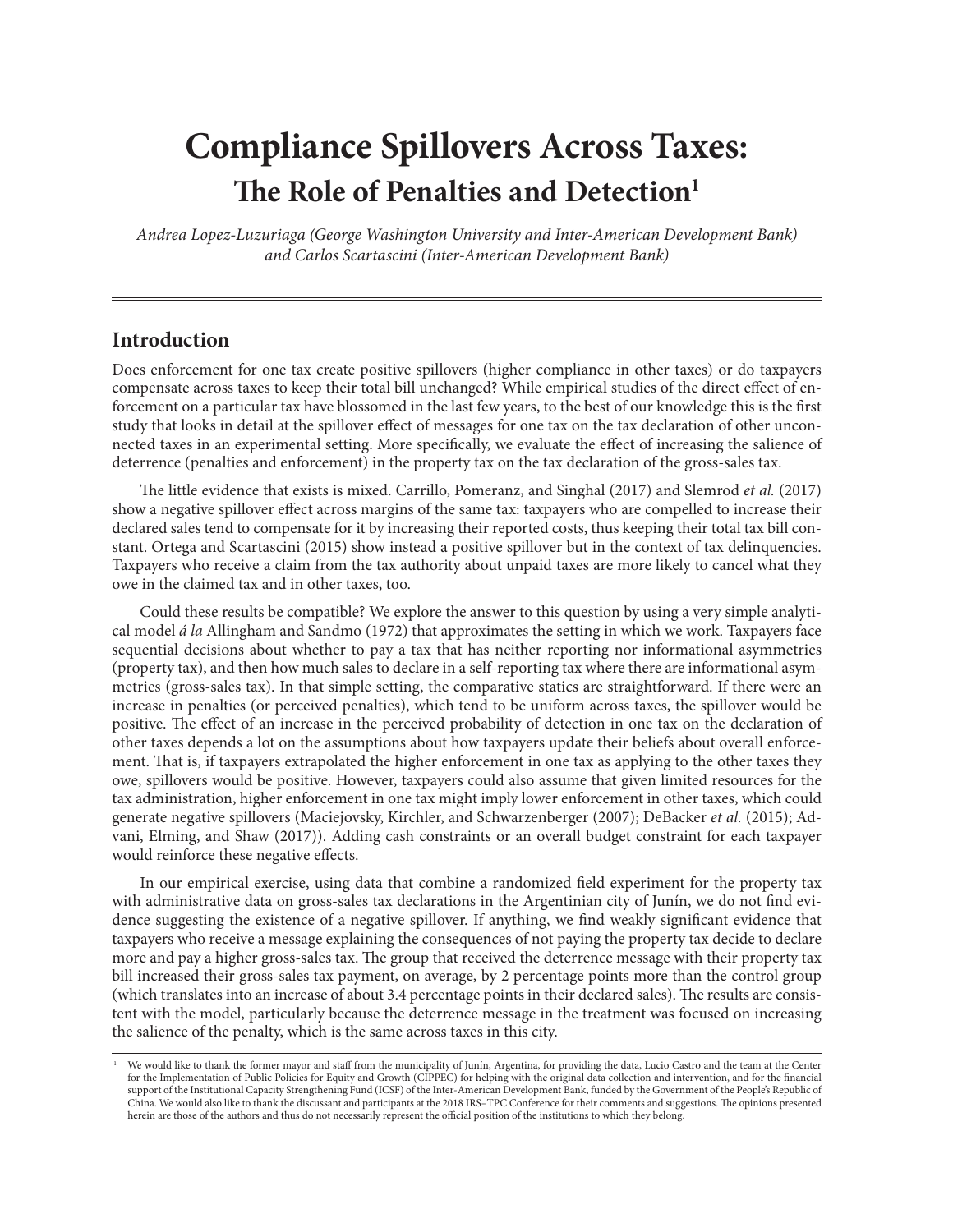Our suggestive evidence of a spillover effect has several important implications. First, the results and the analytical argument seem to indicate that penalties and detection may not be perfect substitutes once we consider the full tax portfolio. Second, researchers should consider the spillover effect when designing an intervention. Otherwise, they risk losing from other taxes what they may gain from the tax under treatment. This puts an additional burden on the design stage of the intervention, particularly given that it might not have the same effect, depending on whether they decide to increase the subjective perception of the penalty or the level of detection. Additionally, when manipulating enforcement, the intervention should explicitly consider how people would update detection probabilities across taxes. Third, given that there are spillover effects, tax authorities should design deterrence strategies that take into account the full portfolio for any given taxpayer. Therefore, the most efficient strategy is not the one that maximizes the direct payoff but the one that maximizes tax collection across the full portfolio.

The rest of the paper is organized as follows. Section 2 presents a literature review. Section 3 presents the model. Section 4 presents an overview of the original intervention and describes the property and gross-sales taxes. Sections 5 and 6 present our empirical strategy and results. Section 7 concludes.

#### **Literature Review**

There is now ample empirical literature showing that taxpayers who receive a deterrence message from the tax authority tend to react by increasing tax compliance (Slemrod, Blumenthal, and Christian (2001); Kleven *et al.* (2011); Fellner, Sausgruber, and Traxler (2013); Chirico *et al.* (2015); Brockmeyer, Kettle, and Smith (2016); Doerrenberg and Schmitz (2017); Meiselman (2018)). It has also been documented that an increase in monitoring has a positive effect on compliance (LaLumia and Sallee (2013); Naritomi (2016); Almunia and Lopez-Rodriguez (2018)).<sup>2</sup> There is also literature supporting the idea that individuals might exhibit suboptimal behaviors when dealing with taxes (Chetty, Looney, and Kroft (2009); Abeler and Jager (2015)). In fact, when taxpayers have limited attention, messages that raise the salience of fines and legal action could increase compliance (Bernheim and Rangel (2007); Bernheim and Rangel (2009); Castro and Scartascini (2015); Chirico *et al.* (2017)). Hence, it is expected that if a taxpayer received a message that underlines the probability of being penalized and explains the calculation of the fine, she would increase her level of compliance.

Within this broad and rapidly expanding empirical literature, studies looking at spillovers are still scarce. We can classify the previous literature in two types of studies: those that explore the effects of tax enforcement across individuals, and those that explore the effects for the same individual but for different margins of the same tax. Only a few studies explore the presence of spillover effects of tax enforcement across individuals. Rincke and Traxler (2011) analyze the effect of licensing inspections on the payment of TV license fees. They take advantage of the fact that inspections are not directly observable for "untreated" households and look at the spillover effect on their compliance generated by informal communications among neighbors. They used an instrumental variable approach using the intensity of winter as an instrument, because inspectors are paid a fixed fee per visit. Pomeranz (2015) shows that deterrence letters sent to taxpayers have spillover effects up the value-added-tax chain by generating a paper trail of the transaction. Drago, Mengel, and Traxler (2015) show a substantial spillover effect from treated to untreated individuals with results from a field experiment that varied the content of mailings sent to potential evaders of TV license fees. This result has important implications for deterrence policies, given that different individuals generate different spillovers according to the network they belong to. Similarly, Boning *et al.* (2018) also show network effects in enforcement that are transmitted through tax-preparer networks, geographic neighborhoods, and parent-subsidiary relationships. Finally, Carrillo, Castro, and Scartascini (2017) find evidence of spillovers across individuals in a setting of positive incentives instead of deterrents. In the context of a program that rewarded individuals who had complied by providing them the construction of a new sidewalk, they find an increase in compliance by the neighbors of the winners. Interestingly, the results are heterogeneous regarding the salience of the sidewalk. This literature provides evidence that spillovers across taxpayers could exist for both deterrents and positive incentives but the sign and size of the spillover are not independent of the design of the intervention.

<sup>2</sup> The tax evasion literature is far too vast to be summarized in this paper. For comprehensive overviews of the theoretical literature, see Traxler (2010), Hashimzade, Myles, and Tran-Nam (2013), and Dell'Anno (2009). Luttmer and Singhal (2014) review the literature on the moral determinants of compliance. Hallsworth (2014), Mascagni (2017), and Slemrod (2016) present broad overviews of the use of field and laboratory experiments for increasing tax compliance.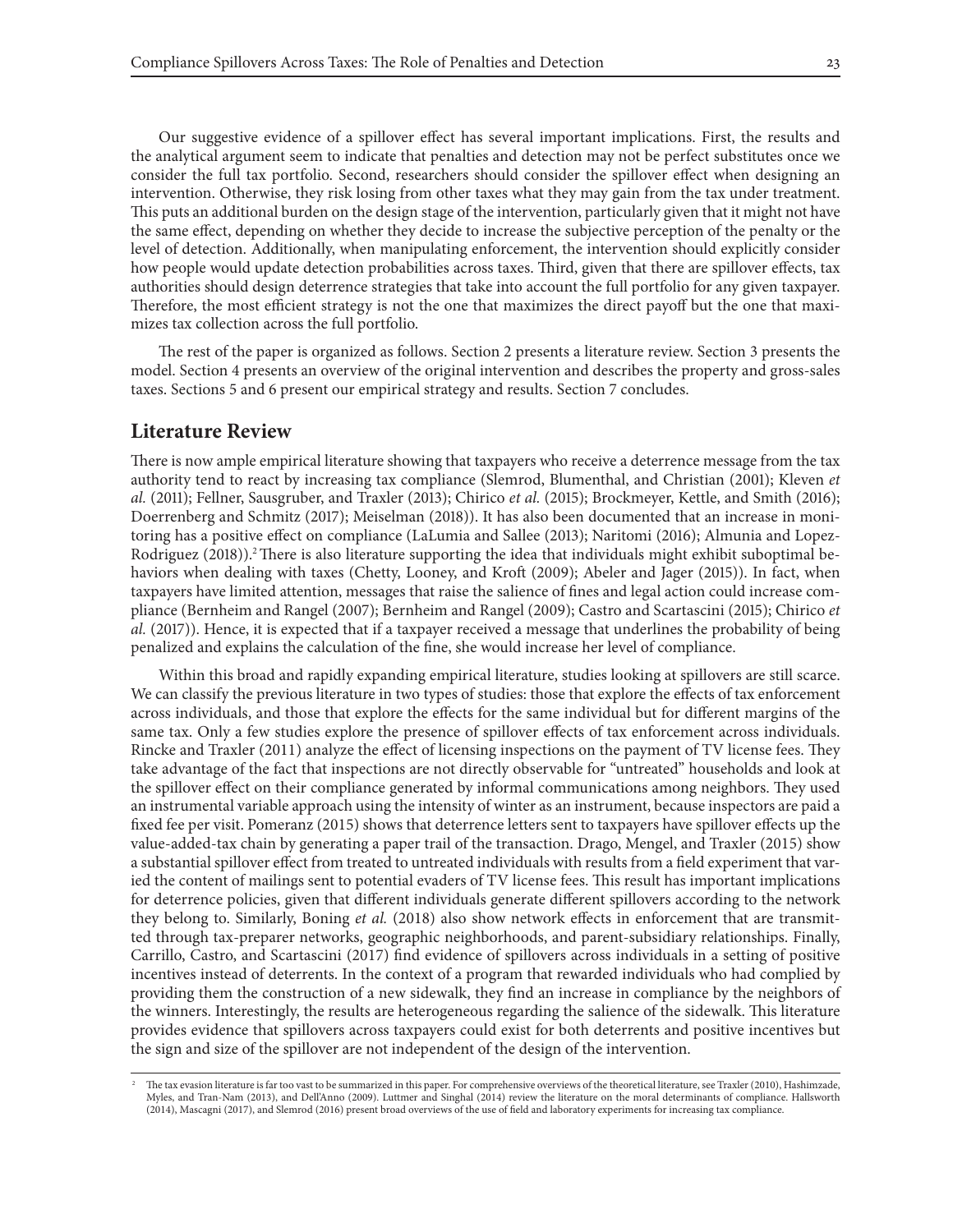There is evidence about how a taxpayer behaves across different margins of the same tax. Carrillo, Pomeranz, and Singhal (2017) and Slemrod *et al.* (2017) make the case that when the tax authority signals having third-party information on transactions, taxpayers tend to increase their reported revenues, but these taxpayers largely offset increased reported revenues with increased reported expenses. The same phenomenon of compensating higher taxes in one margin by decreasing their reporting in another is reported by Boning *et al.* (2018). In this case, subsidiaries of treated firms remit less tax, which is consistent either with a cash-flow effect or substitution of noncompliance to a seemingly less monitored report. There are also a couple of studies that look at the effect of enforcement for the same individual and the same tax over different periods of time (Kleven *et al.* (2011); Advani, Elming, and Shaw (2017)). Kleven *et al.* (2011) select a sample of 40,000 income tax filers in Denmark, half of whom were audited. The following year, they randomly sent a threat-to-audit letter to taxpayers who had previously been audited and taxpayers who had not been. They find that the audit and the threat of an audit decrease evasion on the self-reported income. Advani, Elming, and Shaw (2017) find a similar result when studying the random audit program in the UK over 5 years. They find that the audit is more effective and more lasting on sources of income that are self-reported and less volatile over time.

Our research is different from the previously described, because we look at the effect of an intervention on the same individual but across different taxes. To the best of our knowledge, the only field experiment that shows some evidence regarding spillovers for an individual taxpayer across taxes is Ortega and Scartascini (2015). Taxpayers who received a notice from the tax authority regarding owed taxes for the income tax, wealth tax, or VAT tended to show a higher probability of canceling debts in other taxes, too. Our study differs from theirs for two reasons: their focus is on tax delinquency and on taxes that are mechanically connected through sources of income and wealth. Instead, we analyze compliance more broadly and among taxes that are entirely independent of each other. Our work also contributes to the literature on risk perception. Bergolo *et al*. (2018) present evidence that taxpayers overestimate the probability of being audited on an income tax. We present a possible explanation for this phenomenon.

In summary, the evidence for an individual taxpayer so far indicates that: (i) deterrence messages that increase the salience of penalties and the stringency of enforcement in one tax increase compliance with that tax; (ii) spillovers could be positive or negative. Under some conditions, there seem to be positive spillover effects. In other cases, taxpayers try to maintain the overall tax bill constant and adjust their tax declarations accordingly. How much they compensate seems to be correlated to their evaluation of the ability of the tax agency to enforce other taxes or other margins of the same tax (e.g., to evaluate sales and costs at the same time, or to audit the parent firm and its subsidiaries in the chain).

## **A Simple Analytical Model**

We analyze the effect on the gross-sales tax of an intervention designed to test the determinants of compliance with the property tax. To understand the conditions under which spillovers could be positive or negative, we develop a very simple analytical model *á la* Allingham and Sandmo (1972) that approximates the setting in which we work. Within our model, taxpayers face sequential decisions about whether to pay a tax that has no reporting and informational asymmetry (property tax) and then how much sales to declare in a self-reporting tax where there are informational asymmetries (gross-sales tax).

Before receiving the message on the property tax bill, the individual has prior beliefs regarding both the probability that the penalties for not paying the tax will be enforced, and about the amount of the penalty. Upon receiving the property tax bill, the taxpayer updates either or both of those beliefs. A few days after receiving the bill, the taxpayer decides whether to pay or not, and a few weeks later, she decides how much sales to declare and whether to pay the gross-sale tax or not.

We analyze the decisions of the individual in the same sequence in which she faces them. In the first stage, she decides whether to pay the property tax or not, and in the second, how much sales to declare. We are assuming a risk-adverse individual who is not credit-constrained. She has some wealth and enough money to pay both taxes, and her business is producing some profit. If the individual is credit-constrained, there will be an additional channel that allows the enforcement of one tax to affect the other.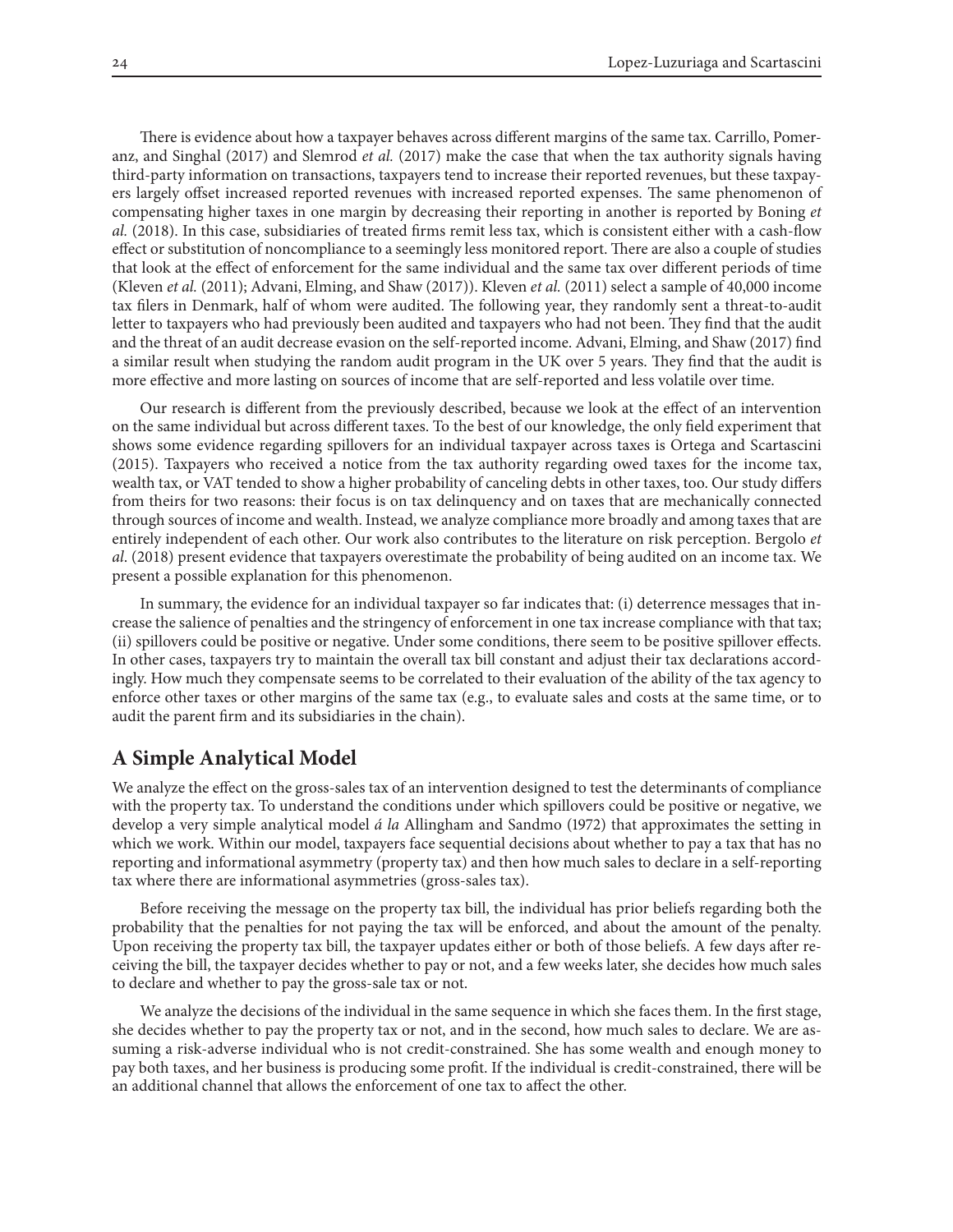First Stage: The individual decides whether to pay the property tax or not. She has an initial level of wealth *W* and must pay a tax of amount *T*. The utility when paying the tax is *U (W − T)*. If she decides not to pay, her expected utility is  $P_r(E) \cdot U(W - \theta T) + (1 - P_r(E)) \cdot U(W)$ , where  $P_r(E)$  is the (perceived) probability that the city government enforces the penalties of not paying the property tax, and is a function of the overall perception regarding the enforcement capacity of the tax authority *(E)*. For instance, if the government increased its personnel or receives more funding for tax control, *E* would increase and so would  $P_r\left(\frac{\partial P_r}{\partial E} > 0\right)$ 

If the government enforces the payment of the fine, the individual must pay a fine *θ* in addition to the billed tax. The solution can easily be interpreted according to Figure 1. She pays the tax when the expected utility of paying is higher than the expected utility of not paying. For a perceived fine of size *θ*, the taxpayer will pay the tax if she assumes that the probability of enforcement is equal to or higher than *Pr*. An increase in the perceived amount of the fine will make the option of paying more attractive. Notice that for a higher fine  $(\theta < \theta)$  the utility of not paying is lower for any probability of enforcement. Now, if the perceived fine goes up to  $\theta$ , then taxpayers with perceived probabilities between  $P_r$  and  $P_r$  will also decide to pay the tax. Therefore, if the tax authority is able to affect the perceived fines or the perceived probability of enforcement, it can increase tax compliance.



**Second Stage:** In the second stage we use a traditional Allingham and Sandmo (1972) model with a riskaverse individual with an increasing concave utility function. The individual maximizes the expected utility by choosing how much income to report. For simplicity we assume that the only cost for the business is the tax. The individual's true sales are y and the reported sales are  $\tilde{y}$ . The reported sales are taxed at a rate  $t$ . The probability of being caught underreporting sales is *Ps*, which is a function of the overall perception of the city government's enforcement capacity (*E*), and a function of the enforcement in other taxes (*Pr* in this case). The reason is quite simple. Resources are limited, so a higher enforcement in one tax might imply lower enforcement in another. Assuming fixed overall resources is relatively standard (see Ortega and Scartascini (2015) for a discussion). If caught cheating, the taxpayer must pay the tax *t* plus a penalty *θ*. The individual maximization problem can be written as:

$$
max: (1 - Ps(E, Pr(E)))U(y - t\,\tilde{y}) + Ps(E, Pr(E))U(y - t\,\tilde{y} - \theta t(y - \tilde{y}))
$$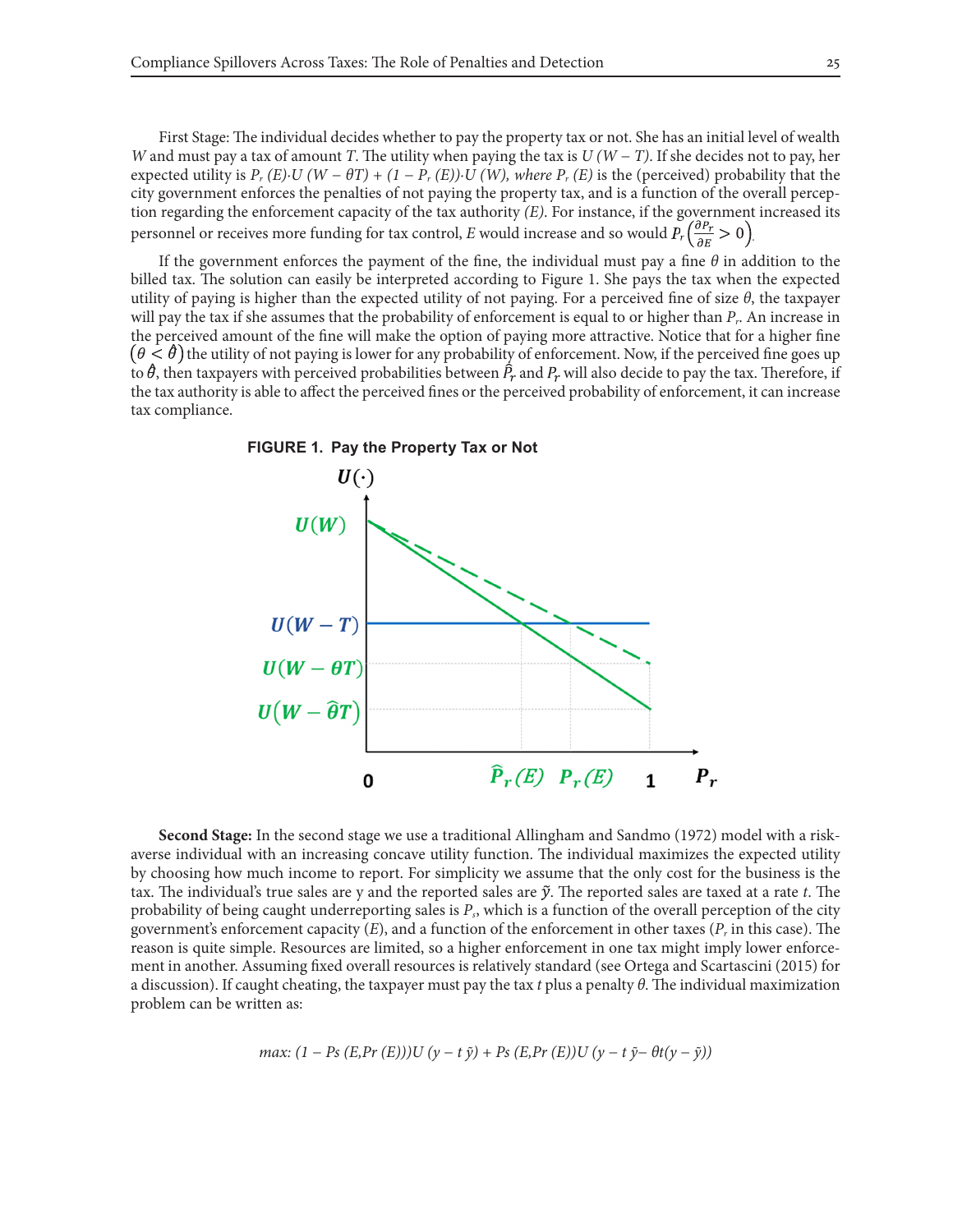For notation convenience, let  $X = y - t \tilde{y}$  and  $\hat{X} = y - t \tilde{y} - \theta t (y - \tilde{y})$ . The first-order conditions can then be written as:

$$
-t (1 - P_s (E, P_r (E))) U'(X) + t P_s (E, P_r (E)) U'(\hat{X}) (\theta - 1) = 0
$$

Since the utility function is concave, the second-order conditions are satisfied:

$$
D = t^{2} (1 - P_{s} (E, P_{r} (E))) U''(X) + t^{2} P_{s} (E, P_{r} (E)) U''(\hat{X}) (\theta - 1)^{2} \le 0
$$

In this simple setting, comparative statics are straightforward: if there is an increase in penalties (or of perceived penalties), which tend to be uniform across taxes, then the spillover is positive. Differentiating the first-order conditions with respect to  $\theta$  and solving for  $\frac{\partial \tilde{y}}{\partial s}$ .

$$
\frac{\partial \tilde{y}}{\partial \theta} = \frac{-t[P_s(E, P_r(E)) \cdot U'(\hat{X})]}{D}
$$

$$
\frac{\partial \tilde{y}}{\partial \theta} > 0.
$$

The effect of an increase in the perceived probability of detection in one tax upon other taxes strongly depends on the assumptions about how taxpayers update their beliefs regarding overall enforcement. Differentiating the first-order conditions with respect to  $P_r(E)$  and solving for :

$$
\frac{\partial \tilde{y}}{\partial P_r(E)} = \frac{-1}{D} \left[ tU'(X) + tU'(\hat{X})(\theta - 1) \right] \frac{\partial P_s(E, P_r(E))}{\partial P_r(E)}
$$
  

$$
sign\left[\frac{\partial \tilde{y}}{\partial P_r(E)}\right] = sign\left[\frac{\partial P_s(E, P_r(E))}{\partial P_r(E)}\right].
$$

If the individual assumes that  $P_r(E)$  and  $P_s(E,Pr(E))$  are uncorrelated, then

$$
\frac{\partial P_S(E, P_T(E))}{\partial P_T(E)} = \frac{\partial \tilde{\mathbf{y}}}{\partial P_T(E)} = 0.
$$

If he assumes that the city government is monitoring him as an individual and not regarding a particular tax  $P_r = P_s$ , then

$$
\frac{\partial P_S(E, P_T(E))}{\partial P_T(E)} = 1 \text{ and } \frac{\partial \tilde{y}}{\partial P_T(E)} > 0.
$$

That is, if taxpayers extrapolate the higher enforcement of one tax to the other taxes they owe, spillovers would be positive.

However, taxpayers could also assume that, given limited resources for the tax administration, higher enforcement of one tax might imply lower enforcement of other taxes, which could generate negative spillovers (Mittone (2006); Maciejovsky, Kirchler, and Schwarzenberger (2007); DeBacker *et al*. (2015)). In particular,

$$
\frac{\partial P_S(E, P_r(E))}{\partial P_r(E)} = -1 \text{ and } \frac{\partial \tilde{y}}{\partial P_r(E)} < 0.
$$

Adding cash constraints or an overall budget constraint would reinforce these negative effects.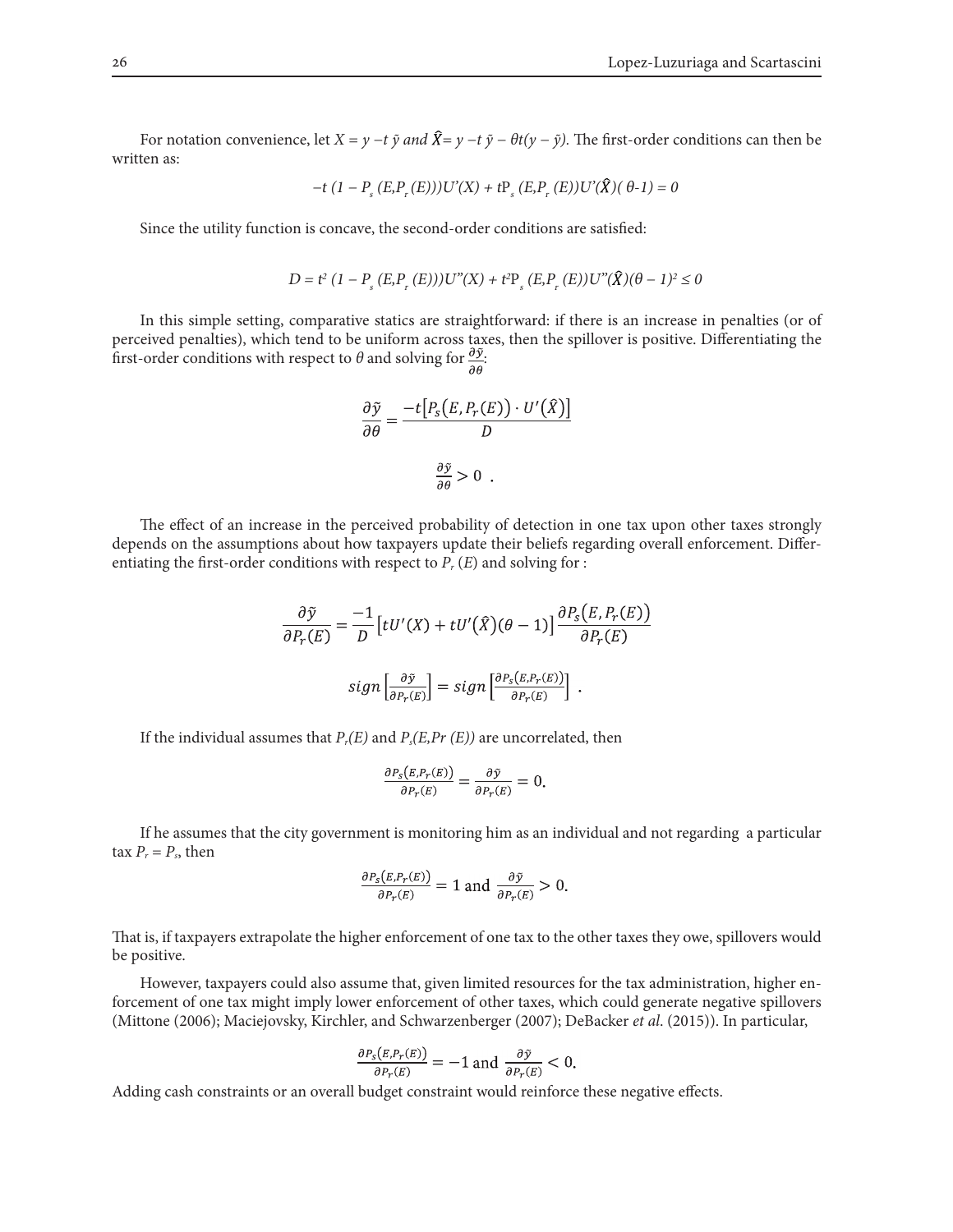Alternatively, our situation could also be analyzed in a mental accounting framework. The taxpayer could have decided her total expenditure on taxes ex-ante, so an increase in the payment of one tax could translate to a decrease in the payment of another. There is some literature that describes compliance decisions on a single tax in this loss-aversion framework. Engstrom *et al.* (2015) and Rees-Jones (2018) both analyze the manipulation decision of the income tax declaration and show that taxpayers are more likely to manipulate their tax declaration when they face a loss (tax due) than when facing a gain (refund). In our context, consider an individual who calculates her total balance due to all taxes and decides which evasion opportunities to take. If she decided initially not to pay the property tax and after a government action changed her mind, she would be in a loss region with respect to the original balance due. Once in the loss region, the taxpayer might be more willing to evade the sales tax than she was before paying the property tax. However, all the evasion opportunities available to the taxpayer carry a cost that not only includes the cost of evasion (e.g., cost of embezzling income, hiring an accountant who would do it and so on), but also includes the fines and penalties the taxpayer would have to pay if the tax authority penalized the evasion. Again, if the government enforces the fines for evading one tax, the effect of that intervention on the other tax would depend on the assumptions the taxpayer makes about the control process across taxes and how those would affect the relative cost of each evasion opportunity.

# **Background and Data**

Castro and Scartascini (2015) conducted a large field experiment designed to test the determinants of compliance with the property tax in the municipality of Junín in Argentina. The property tax, formally called the "Public Space Conservation Tax" ("Tasa de Conservación de la Vía Pública," or CVP henceforth), is a tax levied on homes, farms, business premises, and most other real estate. The tax is calculated by the city government and is billed every 2 months to the property owner. The tax is computed according to the front size of the property and the services the city provides, such as public lighting, trash collection, and street cleaning. Because the tax is billed by the city, there is no reporting and there are no informational asymmetries between the government and the taxpayer. The taxpayers' only choice is whether to pay the billed amount or not, which becomes known to the city government after the due date. Taxpayers have approximately 10 days to pay from the moment they receive the bill. A cumulative compound monthly interest rate of 2 percent is applied to any outstanding liabilities. By August 2011, there were around 26,000 individual taxpayers registered to pay the CVP, equivalent to a third of the population of Junín in 2010, according to the last Argentine census. The municipality allows taxpayers to pay on a yearly or monthly basis. However, only around 12 percent of taxpayers choose either of these options; the rest pay every other month by default. For the experiment, the authors included only individual taxpayers in the sample and dropped firms and corporations. This is exactly the framework of the first stage of our model.

A group of individual taxpayers who pay the property tax are also liable for a gross-sales tax that is administered by the same municipality. The gross-sales tax is paid by all retail, wholesale, service, and industrial businesses in the city. The gross-sales tax is formally called the "Safety and Hygiene Inspection Tax" ("Tasa por Inspección e Higiene," or SEH henceforth). The tax is calculated based on the gross monthly sales, the number of employees, and the size of the establishment where the economic activity is developed (a description of these variables can be found in the appendix). The tax rate depends on the economic activity (see the appendix for the specific rate). Each taxpayer must report their sales once a month, and the number of employees and the size of the establishment once a year. Hence, within a calendar year, the tax has both a fixed and a variable component. Although the municipality allows taxpayers to pay monthly, only 11 percent of taxpayers do so; the rest pay every 2 months. In this tax, there are informational asymmetries: sales are known only to the taxpayer; hence, misreporting is possible. If a business owner fails to fill in the monthly form, it is assumed that the sales were the same as in the previous month and taxpayers are fined a penalty of AR\$250 (equivalent to 7 percent of the monthly minimum wage) for not filling in the form on time. If a tax form is filed afterwards and the reported sales are higher than those of the previous month, the difference must be paid plus a penalty of 2 percent compound monthly interest. In contrast, if the reported sales are lower than the sales of the previous month, the taxpayer does not receive a tax credit or a refund for the extra tax that was paid. As such,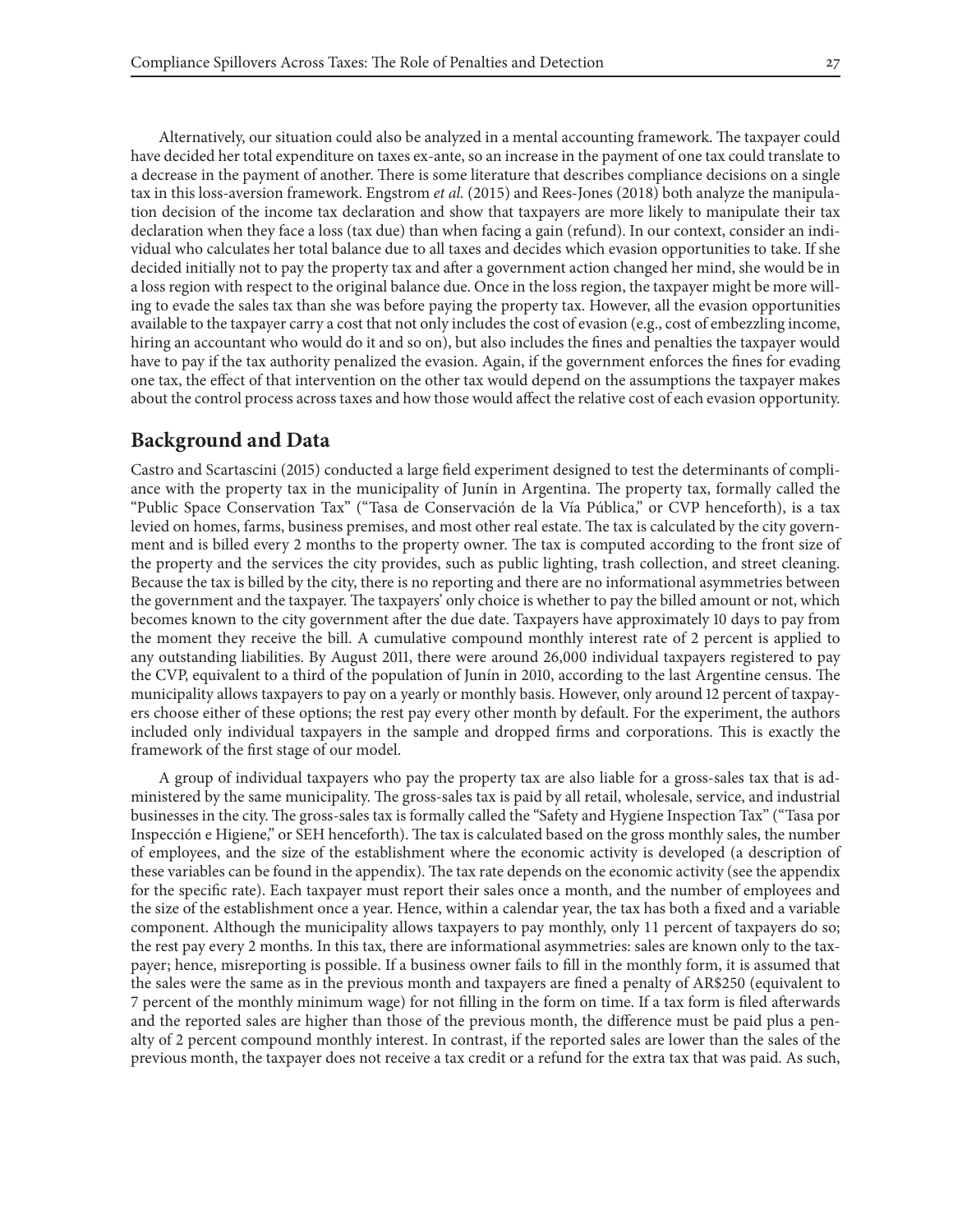while there could be incentives for misreporting the actual sales, there are few incentives for not filing the sales declaration form. In this tax, the relevant evasion margin for taxpayers is how much sales to declare, which is not known by the tax authority. In contract, the municipality knows whether taxpayers file the form and pay the assessed tax on time, making it easily enforceable.<sup>3</sup> By August 2011, there were around 2,500 individual taxpayers registered to pay the SEH; most taxpayers owning only one business, and just 3 percent owning more than one business. The median payment was AR\$98 (equivalent to 2.7 percent of the monthly minimum wage).

The payment scheme is very similar for both taxes. Most taxpayers pay every 2 months, and there are 2 due dates for each tax. The first due date is usually in the second week of the month and the second due date takes place the following week. Taxpayers are supposed to pay by the first due date, but if they pay by the second due date, no late fees are charged. The CVP is paid in the first month of each calendar bimester, and the SEH is paid in the second month of the bimester. For instance, in the fifth bimester of the year (September and October), the CVP is due in September, and the SEH is due in October.

In Castro and Scartascini (2015), approximately 23,000 taxpayers were randomly divided into four groups: three treatment groups and one control group. A message was included on the property tax bill of each treatment group. The messages were designed to test the main determinants of tax compliance: deterrence (beliefs about enforcement and fines), peer effects (beliefs about other taxpayers' behavior), and reciprocity (beliefs about the use of resources by the government). Private companies, social organizations, and taxpayers who paid their dues annually were excluded from the sample. A stratified randomization strategy based on the geographic location was made to select the taxpayers for each treatment. Within each block, one taxpayer was assigned to the control group for each taxpayer randomly assigned to a treatment, so that 60 percent of taxpayers were randomly assigned to the control group, and the remainder were equally distributed to each of the treatment groups. More details about the randomization can be found in Castro and Scartascini (2015). The results in Castro and Scartascini (2015) show that the deterrence message increased compliance with the property tax by almost 5 percentage points, which represents an increase in compliance rates of approximately 12 percent.

In this paper, we combine the deterrence message sent to property owners with data from the SEH. We end up with a small subsample of taxpayers who own property and are sole proprietors of a business. We have 608 sole proprietors in the control group and 115 in the treatment group.4 This subgroup of taxpayers was not the focus of the original experiment, yet the randomization was successful in balancing this subgroup of taxpayers between treatment and control (Table 1). On average, the annual sales of these businesses in 2010 was \$226,360 Argentinean pesos, and in the billing period before the treatment period (July-August 2011) they paid on average \$111 Argentinean pesos (Table 2).5

<sup>3</sup> In this case, only sales matter; therefore, taxpayers cannot offset their liability by increasing costs or claiming any deductions.

There are three reasons why we look only at those who received the deterrence treatment: (1) while we have an analytical framework we can use as a benchmark for the deterrence message, we have no predictions for the other two messages; (2) we have only a few people in the other two treatment groups; and (3) the samples for those groups are not balanced.

We reproduce the analysis of Castro and Scartascini (2015) in the subgroup of sole proprietors (Table A3). Given that the differences in sample size are substantial (23,000 to 700) it is expected that results might differ across exercises. Power calculations for the small sample require large differences between control and treatment. The differences in Castro and Scartascini (2015) were around 5 percentage points. As shown in the table, the differences in "paid" are between 2 and 6 percentage points, which are similar to the results in the original paper but are not significant. The results at the deadlines are a bit different. There is a decrease in the compliance rate by the first due date of around 9 percentage points, and an increase of similar magnitude by the second due date. This result is not entirely surprising. This subgroup of taxpayers faces a different budget constraint by having to pay two municipal taxes.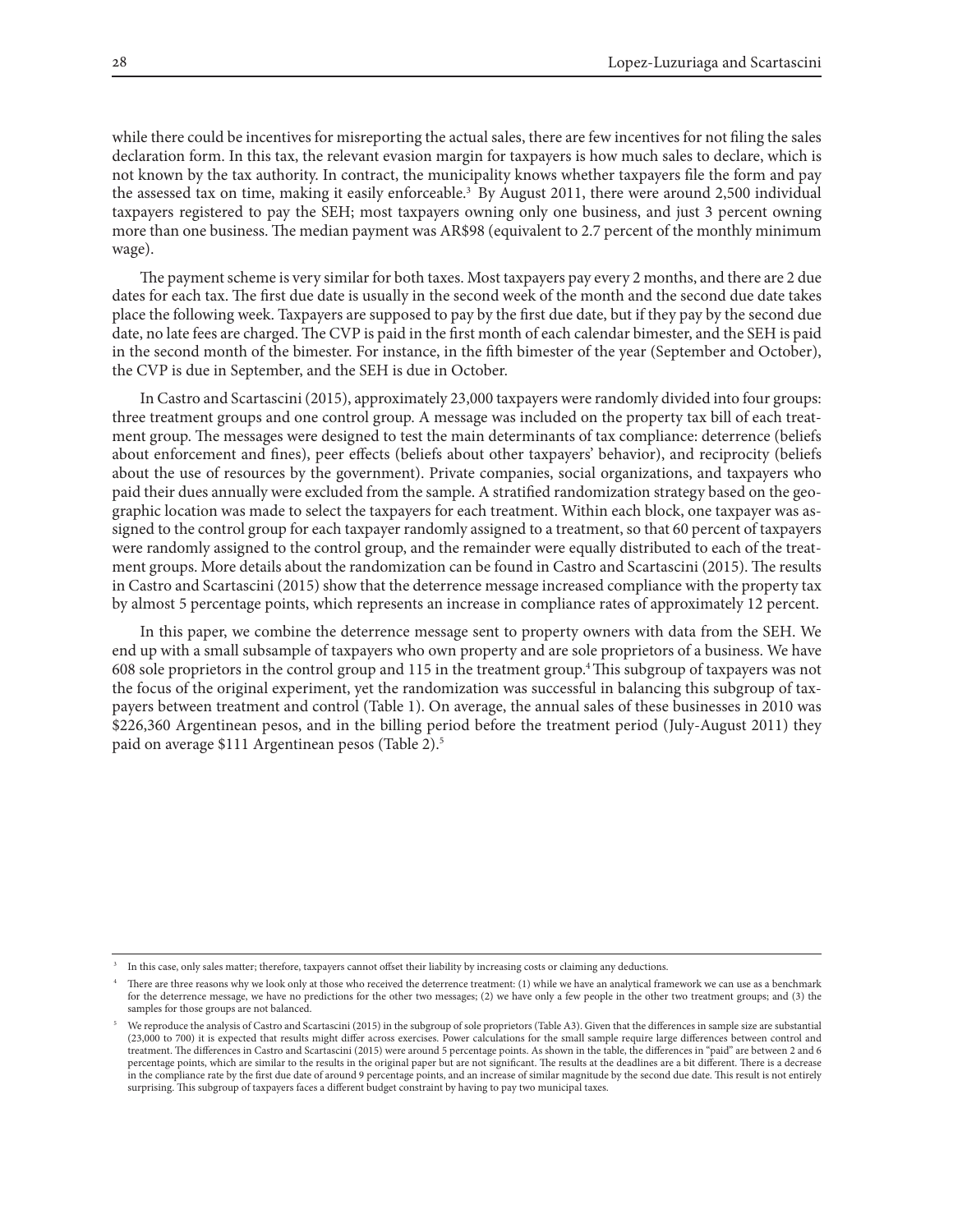| <b>Item</b>                        | <b>Difference: Deterrence</b> |          | <b>Control Group</b> | N        |     |
|------------------------------------|-------------------------------|----------|----------------------|----------|-----|
| Ln tax SEH                         | 0.106                         | (0.089)  | $4.817***$           | (0.026)  | 723 |
| Ln tax SEH excluding outliers (1%) | 0.036                         | (0.035)  | 4.706***             | (0.015)  | 694 |
| 1 if retail sector                 | 0.014                         | (0.051)  | $0.638***$           | (0.024)  | 723 |
| 1 if industry                      | $-0.036***$                   | (0.009)  | $0.0444***$          | (0.007)  | 723 |
| Annual sales 2010 in AR\$1,000     | 36.292                        | (53.967) | 220.454***           | (25.439) | 669 |
| Num. of employees 2010             | 0.278                         | (0.165)  | $0.532***$           | (0.058)  | 669 |
| Num. of proprietors working 2010   | 0.036                         | (0.024)  | $1.002***$           | (0.004)  | 669 |
| Indoor space m2                    | 22.520                        | (13.920) | 91.085***            | (6.762)  | 669 |
| Outdoor space m2                   | 3.010                         | (3.551)  | 4.666***             | (1.189)  | 669 |
| Paid SEH by 1st date               | 0.034                         | (0.042)  | $0.288***$           | (0.027)  | 723 |
| Paid SEH by 2nd date               | $-0.012$                      | (0.029)  | $0.151***$           | (0.009)  | 723 |
| Paid SEH in full                   | 0.028                         | (0.034)  | $0.680***$           | (0.022)  | 717 |
| Paid CVP by 1st date               | 0.014                         | (0.042)  | $0.334***$           | (0.032)  | 723 |
| Paid CVP by 2nd date               | $-0.019$                      | (0.031)  | $0.150***$           | (0.018)  | 723 |
| Paid CVP in full                   | 0.055                         | (0.054)  | $0.597***$           | (0.039)  | 723 |
| Num. lights                        | 0.018                         | (0.153)  | $2.95***$            | (0.101)  | 723 |
| Manual sweeping                    | $-0.014$                      | (0.059)  | $0.414***$           | (0.077)  | 723 |
| Mechanical sweeping                | $-0.008$                      | (0.066)  | $0.408***$           | (0.066)  | 723 |
| Ln front to street                 | 0.007                         | (0.067)  | $2.555***$           | (0.038)  | 723 |
| 1 if paid CVP monthly              | $-0.005*$                     | (0.003)  | 0.005                | (0.003)  | 723 |

**TABLE 1. Balance Test Pre-Treatment Period (Jul/Aug)**

Each row shows a regression of the variable on the treatment. Monetary amounts are in Argentine Pesos (AR\$). Standard errors are clustered at the block level and in parentheses.

 $*$  p < 0.10,  $***$  p < 0.01

The deterrence message sent in the property tax bill had two components. First, a component that tried to increase the salience of the penalty and reduce the computational cost: "*Did you know that if you do not pay the CVP on time for a debt of AR\$1,000 you will have to disburse AR\$268 in arrears at the end of the year?*" The objective of including the example of the cost of noncompliance was to reduce the computational costs derived from the calculation of arrears on unpaid tax liabilities using a compounded interest rate. According to the literature, such a message should increase the salience of the penalty (Chetty, Looney, and Kroft (2009); Congdon, Kling, and Mullainathan (2011); Luttmer and Singhal (2014)). The second component highlighted the additional consequences that the individual might face for not paying: "*and the Municipality can take administrative and legal action.*" This message was accompanied with an image of a gavel, which intensified the idea of the penalty (see Table 3 for the message included in the tax bill and Figure 2 for an example of a tax bill).

We have anecdotal evidence from focus groups showing that taxpayers' reactions to the information that they must pay a monthly compound interest of 2 percent, and this alternative way of presenting the same information is quite different. While taxpayers dismiss the 2 percent, they become really concerned when presented with the example.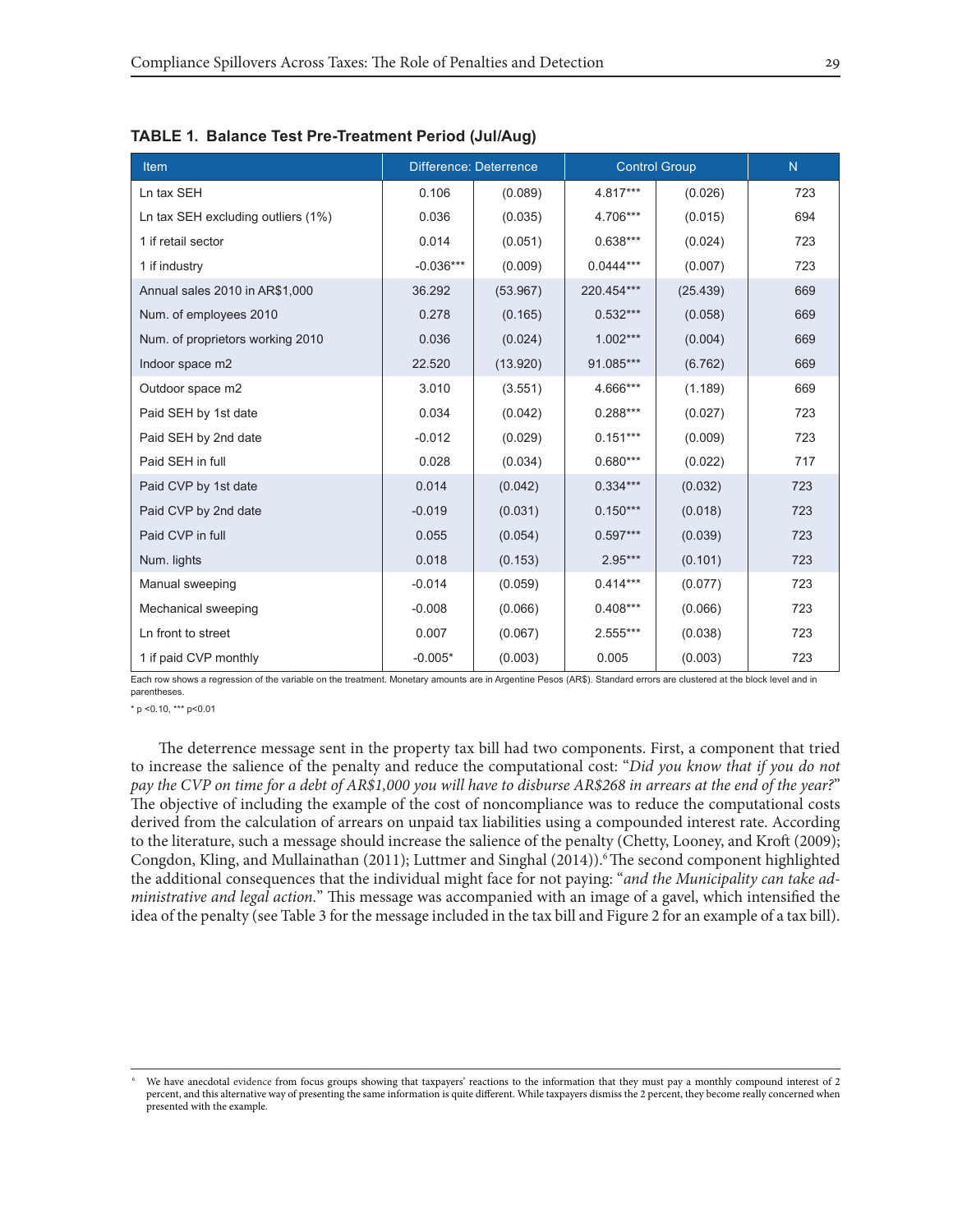| <b>Item</b>                             | <b>Retail Sector</b> |          | <b>Other Sectors</b> |          | Total  |          |
|-----------------------------------------|----------------------|----------|----------------------|----------|--------|----------|
| Mean annual sales 2010 in AR\$1,000     | 274.01               | (542.67) | 145.59               | (290.33) | 226.36 | (469.16) |
| Mean number of employees 2010           | 0.55                 | (1.10)   | 0.61                 | (1.43)   | 0.57   | (1.23)   |
| Mean indoor space in square meters 2010 | 71.63                | (97.99)  | 131.65               | (164.47) | 93.90  | (129.95) |
| Mean SEH tax AR\$                       | 110.67               | (41.58)  | 113.55               | (39.44)  | 111.74 | (40.79)  |
| Percent paid SEH by 1st due date        | 27                   | (45)     | 32                   | (47)     | 29     | (45)     |
| Percent paid SEH by 2nd due date        | 16                   | (37)     | 13                   | (33)     | 15     | (36)     |
| Percent Paid SEH in full                | 70                   | (46)     | 65                   | (48)     | 68     | (47)     |
| Percent of owners who are men           | 66                   | (47)     | 83                   | (38)     | 72     | (45)     |
| Mean number of years of the firm        | 13.12                | (10.97)  | 17.08                | (11.17)  | 14.59  | (11.20)  |
| IN                                      | 417                  |          | 246                  |          | 663    |          |

## **TABLE 2. Descriptive Statistics of Sole Proprietors Pre-Treatment Period (Jul/Aug)**

Standard errors are in parentheses.

## **TABLE 3. Message Included in the Property Tax Bill**

| Group     | <b>Text of Message</b>                                                                                                                                                                                                  | Image    |
|-----------|-------------------------------------------------------------------------------------------------------------------------------------------------------------------------------------------------------------------------|----------|
| Treatment | Did you know that if you do not pay the CVP on time for a debt<br>of AR\$1,000 you will have to disburse AR\$268 in arrears at the<br>end of the year and the Municipality can take administrative and<br>legal action? |          |
| Control   | No message                                                                                                                                                                                                              | No image |

Regarding data, we have access to the declared SEH tax for each taxpayer for each 2-month period in 2011, and the information from the 2010 annual tax return, which includes the total annual sales of 2010, the number of employees of 2010, and the size of the building in meters.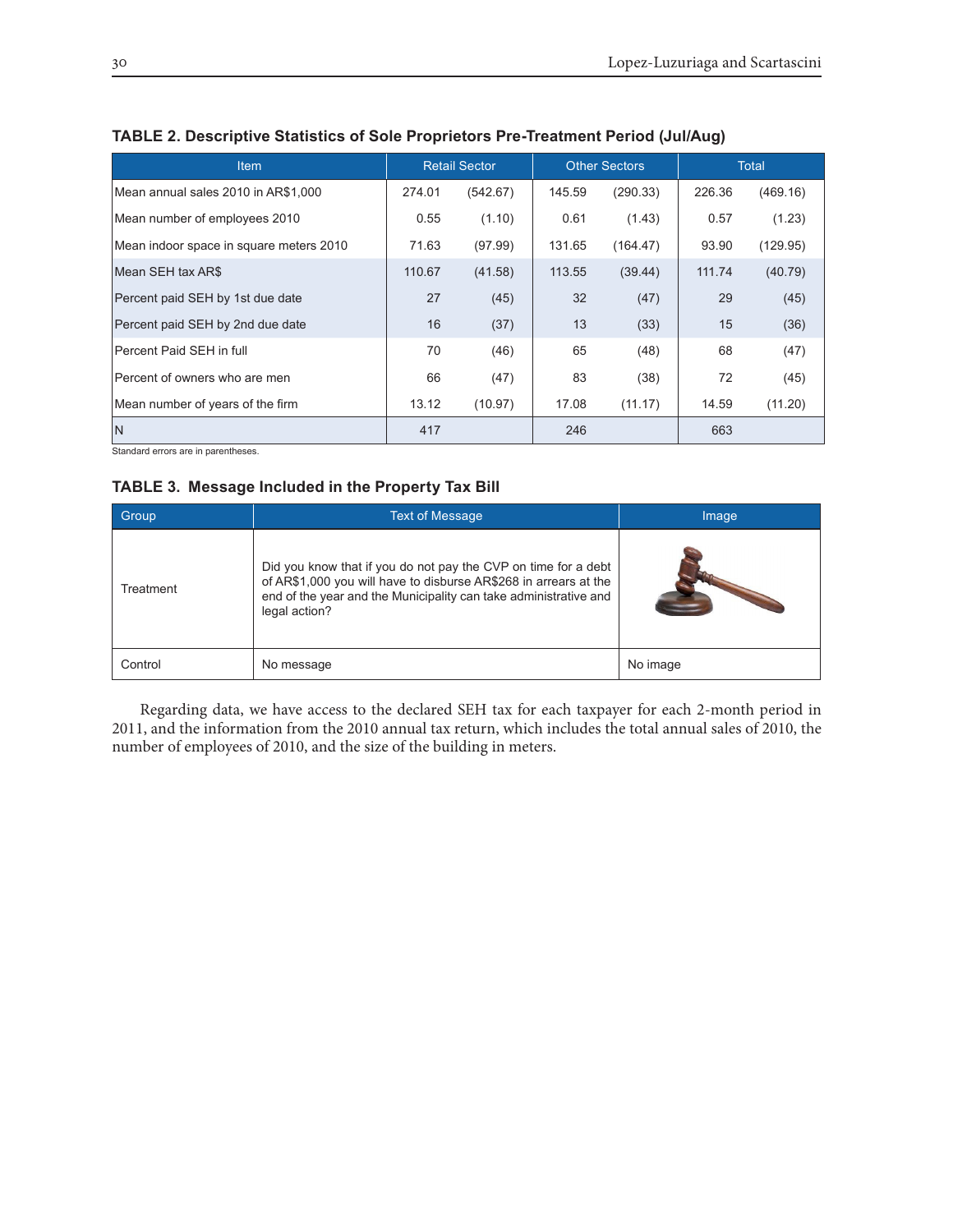

**FIGURE 2. Sample Tax Bills with Treatment Messages (in Spanish)**

# **Empirical Strategy**

As we described in the previous section, we can exploit the assignment to treatment in Castro and Scartascini (2015) to compare the effect of receiving a deterrence message printed on the bill of the property tax (CVP) on the declaration of the gross-sales tax (SEH). It is important to notice that several factors affect the precision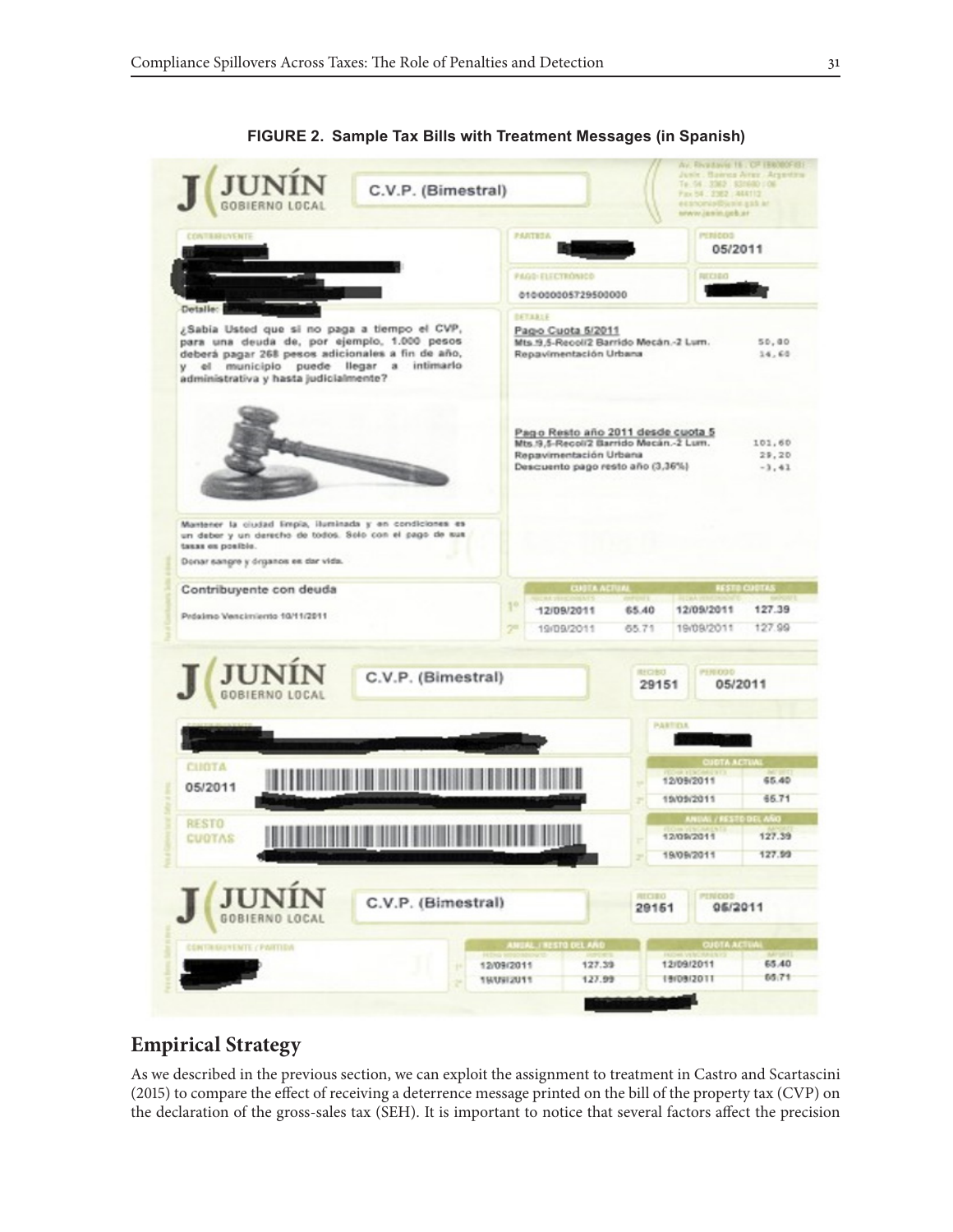of our estimation. First, we have a relatively small treatment group because the intersection of individuals owning property and having to pay the gross-sales tax is relatively small. Second, we cannot observe reported sales directly, but only the declared tax. The gross-sales tax  $(T_{gs})$  is computed by adding a tax rate  $(t_s)$  times the declared sales  $(\tilde{y})$ , a tax rate (te) determined by the number of employees (declared the previous year) times the municipal wage, and a tax rate  $(t_m)$  determined by the square meters of the establishment (declared the previous year) times a price-per-meter, determined annually by the city government. The first element (declared sales) is the only one that varies within a fiscal year. Consequently, while we cannot observe our variable of interest directly, we can safely assume that a change in the reported tax in any specific period within a calendar year reflects a change in the reported sales. Because declared sales affect only a fraction of the estimated tax, it scales the overall effect down. For the average taxpayer, a 10-percent change in declared sales implies a 6-percent change in declared tax. Finally, there is a minimum tax that applies to all taxpayers whose sales are below a certain threshold; that is  $(T_{gs} = max\{T_{gs}^{min}, T_{gs}(\tilde{y}, ...) \})$ . This minimum tax is binding for a large fraction of taxpayers. Therefore, the actual distribution of the tax looks truncated compared to what it would have been absent the minimum. As such, because we cannot observe declared sales directly, we can't observe the treatment effects on declared sales in the lower part of the distribution (see Figure 3). Still, we can observe and measure well the effect of the intervention on actual tax revenues given the tax code.7 The minimum tax was updated according to inflation every 4 months. From January to April the minimum tax was AR\$89.25, from May to August was AR\$92.82, and from September was AR\$96.56. All factors should work against finding positive results.



**FIGURE 3. Distribution of the Tax Before the Treatment Period (July–August)**

The top 5% of the observations are excluded from the graph.

We calculate the minimum detectable effect with our sample size and data structure for a significance level of 5 percent and a power of 0.8. The minimum detectable effect for an Ordinary Least Squares (OLS) estimation with *ln*(*tax*) as outcome is 20 percentage points, which is much higher than any result found in the literature. As such, it would be very difficult to find any significant result in such a setting. The MDE becomes more reasonable if we consider instead the first difference of the outcome variable, which becomes our estimation of choice. The power calculations are included in the appendix (Equation 2 and Table A2).

<sup>7</sup> Given that we are observing and using declared tax as the dependent variable, it is still appropriate to estimate the model using OLS. A Tobit estimation would overestimate the effect of the intervention on declared taxes. However, if we had declared sales, a Tobit model would be more appropriate.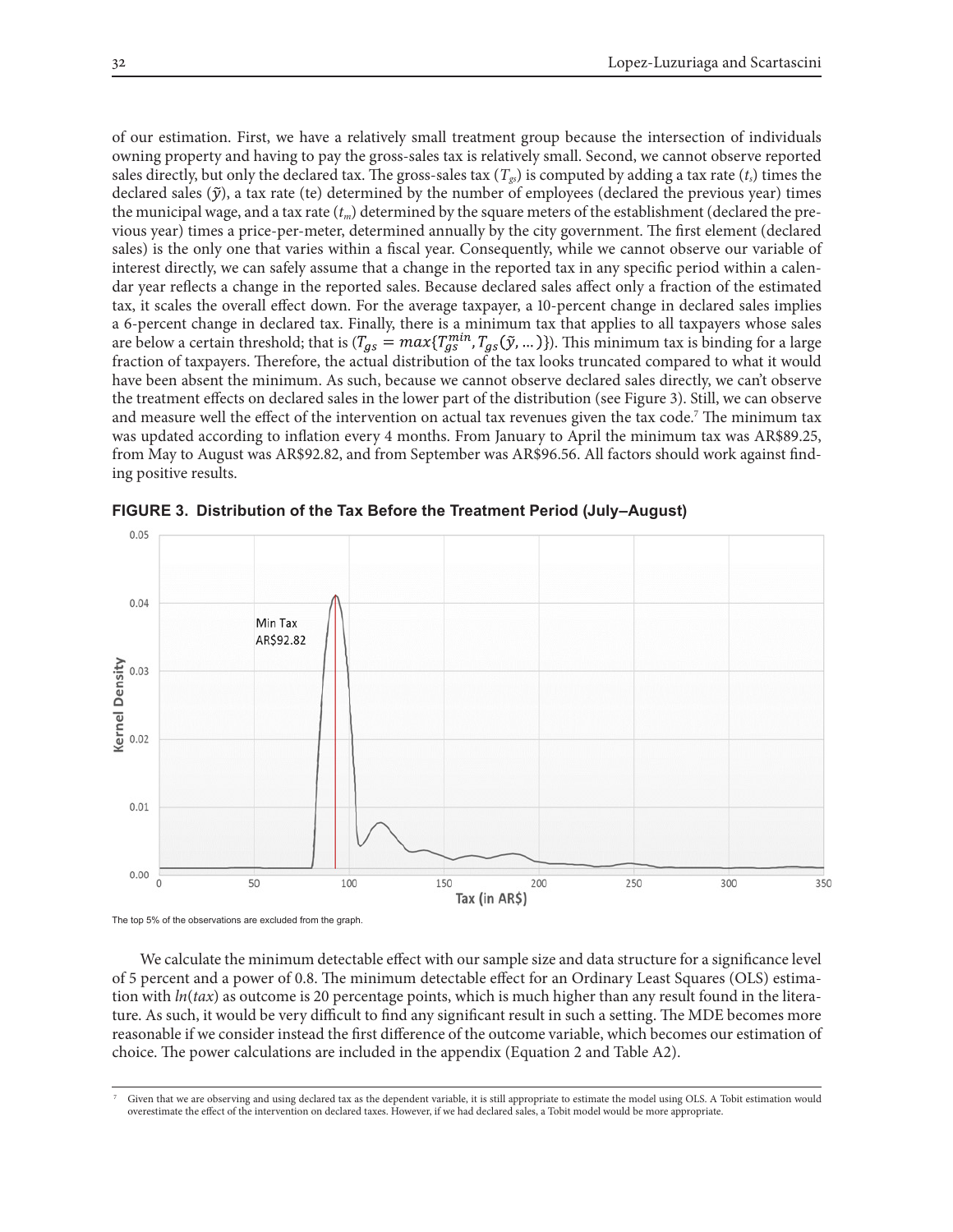To address the challenges generated by the data limitations, including the fact that the original randomization was done in a different and larger sample of taxpayers, our main specification is a difference-in-difference estimator. The difference-in-difference design allows us to compare the treatment group over time by controlling the time trend and taking advantage of the panel nature of our data. We estimate the following equation:

$$
\gamma_{it} = \alpha_0 + \alpha_1 T_d + \gamma t_{\langle Sep/Oct\rangle} + \delta D_{it} + \dot{X}_{it} \beta + \varepsilon_{it}
$$
\n(1)

where the variables are defined as follows:

- $y_{it}$  is the variable of interest, the log of the gross-sales reported tax;
- *T<sub>a</sub>* is one (1) if the taxpayer received the deterrence letter for the property tax;
- *tSep/Oct* is the time fixed effect equal to one (1) for the fifth bimester (Sep/Oct) and zero (0) for the fourth bimester (Jul/Aug);
- *D<sub>it</sub>* is the difference-in-difference estimator (interaction of  $T_d$  and  $T_{sep}$ ); and

is a vector of controls that includes characteristics of the business such as: the annual sales of the previous year, economic sector, dummies for the number of employees, and size of the store that correspond to the categories that are used to calculate the tax, the age of the firm, and the gender of the owner.

Following Castro and Scartascini (2015), because compliance is highly geographically clustered, we also include the blocks fixed effect, and we cluster the standard errors by the same blocks. As discussed also in the original paper, compliance shows great persistence, so we include a lagged outcome variable.<sup>8</sup>

#### **Results**

The main question of this paper is whether enforcement of one tax creates positive or negative spillovers in other taxes. The evidence coming from the intervention we evaluate seems to reject the hypothesis that taxpayers reduce compliance with other taxes. If anything, the evidence seems to suggest (although tentatively) a positive spillover. Specifically, we find in a difference-in-difference estimation that the treatment group increases its reported tax on average by 2 percentage points more than the control group (Table 4). The coefficient is stable across specifications with different control variables. In addition to running several different specifications to check the stability of results, we also run a placebo regression for the period before the intervention took place, and we find no effect (Table A4).<sup>9</sup>

<sup>8</sup> In Castro and Scartascini (2015), the probability of paying in period *t* given that the taxpayer had paid in *t1* is close to 100 percent. Similarly, Dwenger *et al.* (2016) find that those who evaded in 2010 were 87 times more likely to evade in 2011. Adding a lagged outcome in a panel could bias the estimator, but it is not the case in our estimation because the treatment assignment was random, so it is uncorrelated with the outcome of the previous period. Including lagged dependent variables can generate a bias estimator because the residual is correlated with the lagged dependent variable. However, the treatment was randomly assigned, so the *β* estimator is consistent because the cov (*y<sub>it−1</sub>D<sub>ii</sub>*) = 0. A discussion of the problem of fixed effect estimators and lagged variables can be find in Bertrand, Duflo, and Mullainathan (2004), Imbens and Wooldridge (2008), and Angrist and Pischke (2008). The derivation of the formula for *β* is in the Appendix.

<sup>&</sup>lt;sup>9</sup> If we compare the treatment and control group only in the post-treatment period (Table A5), the coefficient is again quite stable and positive across specifications, and of similar magnitude (to compare the OLS specification with the difference-in-difference specification, the coefficients of the treatment and the treatment times the period should be added), but in the cross-section estimation, the difference is not statistically significant, probably due to our small sample size, as expected (see the power calculation in Table A2). Again, no results exist in a placebo exercise (Table A6).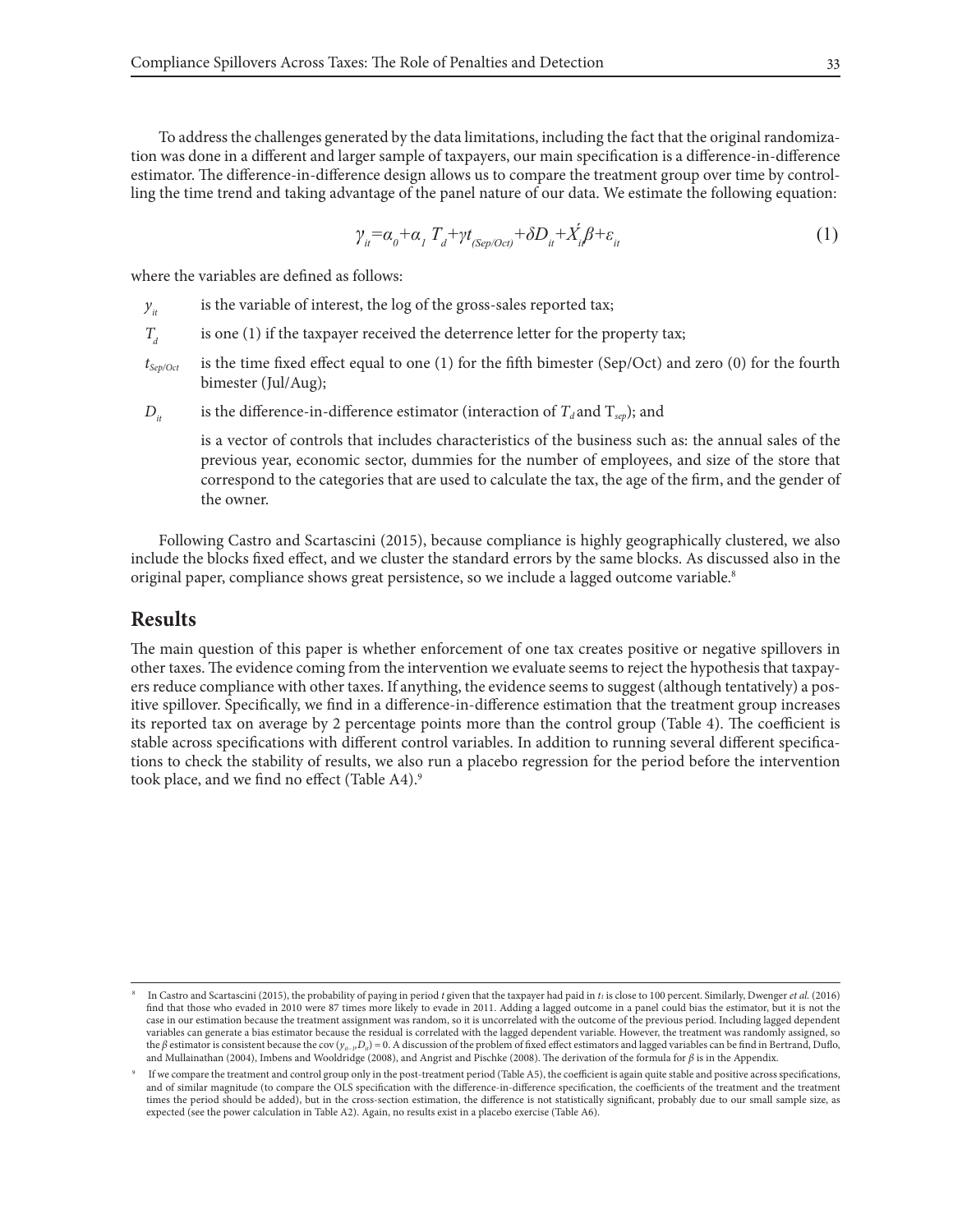| Model                             | (1)        | (2)        | (3)        | (4)        | (5)        | (6)        |
|-----------------------------------|------------|------------|------------|------------|------------|------------|
| T: Deterrence                     | $-0.016$   | $-0.014$   | $-0.012$   | $-0.013$   | $-0.014$   | $-0.012$   |
|                                   | (0.010)    | (0.010)    | (0.009)    | (0.010)    | (0.010)    | (0.009)    |
| After (t: Sep/Oct)                | $0.028***$ | $0.031***$ | $0.031***$ | $0.031***$ | $0.031***$ | $0.031***$ |
|                                   | (0.001)    | (0.001)    | (0.001)    | (0.001)    | (0.001)    | (0.001)    |
| T: Deterrence x After             | $0.022*$   | $0.021**$  | $0.020**$  | $0.022**$  | $0.021**$  | $0.020**$  |
|                                   | (0.011)    | (0.010)    | (0.010)    | (0.011)    | 0.010)     | (0.010)    |
| Ln tax SEH t-1                    | $0.990***$ | $0.897***$ | $0.880***$ | $0.931***$ | $0.901***$ | $0.884***$ |
|                                   | (0.002)    | (0.032)    | (0.038)    | (0.027)    | (0.034)    | (0.041)    |
| 1 if paying the min tax t-1       |            |            |            | $-0.005$   | $0.009*$   | $0.010*$   |
|                                   |            |            |            | (0.005)    | (0.004)    | (0.004)    |
| Annual sales 2010 100,000<br>AR\$ |            |            |            | 0.001      | 0.001      | 0.001      |
|                                   |            |            |            | (0.001)    | (0.001)    | (0.001)    |
| 1 if owner is male                |            |            |            | 0.004      | 0.004      | 0.003      |
|                                   |            |            |            | (0.004)    | (0.005)    | (0.004)    |
| Age of firm Jan 2012 in years     |            |            |            | $-0.000$   | $-0.000$   | $-0.000$   |
|                                   |            |            |            | (0.000)    | (0.000)    | (0.000)    |
| Constant                          | $0.049***$ | $0.444**$  | $0.509**$  | $0.322*$   | $0.416**$  | $0.480**$  |
|                                   | (0.011)    | (0.135)    | (0.159)    | (0.129)    | (0.143)    | (0.168)    |
| N                                 | 1,433      | 1,326      | 1,326      | 1,326      | 1,326      | 1,326      |
| <b>Blocks fixed effect</b>        | Yes        | Yes        | Yes        | Yes        | Yes        | Yes        |
| Size dummies                      | No         | Yes        | Yes        | No         | Yes        | Yes        |
| Sector dummies                    | No         | No         | Yes        | <b>No</b>  | <b>No</b>  | Yes        |

#### **TABLE 4. Effect of the Deterrence Letter on the Reported Tax**

*Dependent Variable: Ln of SEH Tax*

Monetary amounts are in Argentine Pesos (AR\$). Standard errors clustered by block are in parentheses. In specifications from three onwards, we include dummies for the economic sector, and from four to six we include dummies for the bins of the tables of the number of employees and the size of the store in square meters.

 $* p < 0.10$ ,  $** p < 0.05$ ,  $*** p < 0.01$ 

While in the gross-sales tax the relevant margin of decision is how much sales to declare, for completeness we also look at the probability of paying the tax by the due date. In no case do we find a negative effect. If anything, there is a slightly significant effect on payment by the second due date in the difference-in-difference estimation (Table 5). The magnitude is between 6 and 9 percentage points, depending on the estimation. This effect is equivalent to an increase of 35 percent in compliance. Again, we find no significant effect for the crosssectional analysis.

In summary, given the tentative evidence that we have presented, we can conclude that it is highly unlikely that there was a negative spillover effect. If anything, those taxpayers who received the treatment in the property tax declared more and were more likely to pay their gross-sales taxes than those in the control group. Again, it is important to notice that our results may well be underestimating the true results for three reasons: (i) the tax is computed according to the declared sales over a 2-month period (most of those in the treatment group could have received the message after the first month's declaration; thus, the change in declaration might be one-half of what it could otherwise have been; (ii) the declared tax (the variable we observe) is only partially affected by the level of declared sales, which also reduces the size of the estimates; and (iii) many of the taxpayers pay the minimum tax (if there is any effect in this group, we may be unable to observe their response).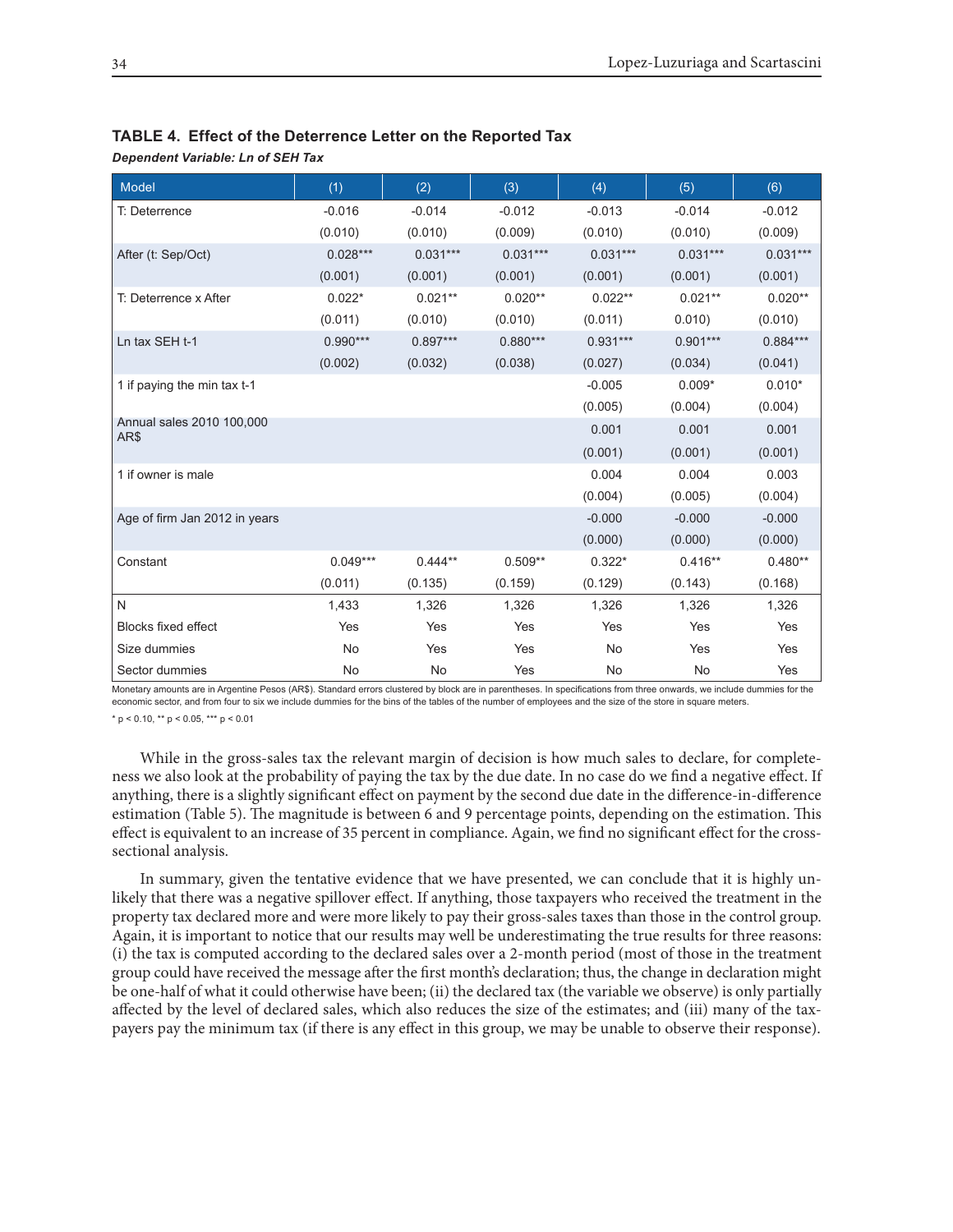| Type of Tax:               | Property<br>(1) | <b>Sales</b><br>(2) | Property<br>(3) | <b>Sales</b><br>(4) |
|----------------------------|-----------------|---------------------|-----------------|---------------------|
| T: Deterrence              | 0.056           | 0.023               | 0.003           | 0.002               |
|                            | (0.048)         | (0.031)             | (0.021)         | (0.018)             |
| After (t: Sep/Oct)         | 0.006           | 0.001               | 0.021           | $-0.003$            |
|                            | (0.009)         | (0.008)             | (0.014)         | (0.013)             |
| T: Deterrence x After      | $-0.001$        | 0.013               | 0.011           | 0.013               |
|                            | (0.016)         | (0.025)             | (0.026)         | (0.028)             |
| N                          | 1,445           | 1,435               | 1,433           | 1,312               |
| <b>Blocks fixed effect</b> | Yes             | Yes                 | Yes             | Yes                 |
| Paid t-1                   | <b>No</b>       | <b>No</b>           | <b>Yes</b>      | Yes                 |
| Controls                   | <b>No</b>       | <b>No</b>           | <b>Yes</b>      | <b>Yes</b>          |
| Period: July/Aug - Sep/Oct | Yes             | Yes                 | Yes             | Yes                 |

|  | TABLE 5. Effect of the Deterrence Letter on the Probability of Paying Each Tax |  |  |  |  |  |  |  |
|--|--------------------------------------------------------------------------------|--|--|--|--|--|--|--|
|--|--------------------------------------------------------------------------------|--|--|--|--|--|--|--|

The dependent variable takes the value 1 only if the taxpayer had paid in full the total tax liabilities for the period of the experiment. Controls are dummies for the sector, indicators for having paid the minimum tax in the previous period, variables from the annual declaration of 2010 (annual sales, dummies for the bins of the tables of the number of employees, and the size of the store in square meters), age of the firm in years, and gender of the proprietor. Monetary amounts are in Argentine Pesos (AR\$). Standard errors clustered by block are in parentheses.

# **Conclusion**

The empirical literature on tax compliance has grown exponentially in the last few years. Greater access to administrative data, a better predisposition of authorities toward impact evaluations, and the relatively low cost of behavioral interventions have made this possible. However, most of this literature has focused almost exclusively on the direct effect of the interventions. As we indicate in this paper, spillovers are possible. Under some conditions, spillovers could be negative, which may reduce or completely compensate for the impact of the intervention. Spillovers could also be positive, which would enhance the impact of the intervention.

In this paper, we find no negative spillover when focusing on the effect of property tax deterrence on the declaration of sales in the gross-sales tax. If anything, even though we have some important limitations with the data, there seems to be a weak positive spillover effect. This result is in line with a simple analytical model that predicts that the size and sign of the spillover depends on: (i) the effect of the deterrence message on the salience of the penalty; and (ii) the effect of the deterrence message on how people evaluate the ability of the government to enforce several taxes at the same time. If taxpayers think that enforcement of one tax implies higher enforcement in all taxes, spillovers will most likely be positive. If taxpayers think that higher enforcement in one tax implies lower enforcement in other taxes because resources are limited, then spillovers should be zero or negative. Cash or financial constraints could exacerbate the negative spillover. In this way, we can explain the differences in the results found in Ortega and Scartascini (2015); Carrillo, Pomeranz, and Singhal (2017), and Slemrod *et al*. (2017).

Given that most taxpayers are liable for more than one tax, when tax authorities design their control strategies, they should take into account the possible spillover effect across taxes as well as the fact that penalties and detection may not be perfect substitutes. Moreover, tax authorities should be mindful of the signal that their enforcement strategy sends. If taxpayers perceive or assume that the resources of the tax authority are limited, then increasing detection in one tax may lead to reductions in compliance with others. In any case, ignoring the interconnections of compliance across taxes is inadvisable.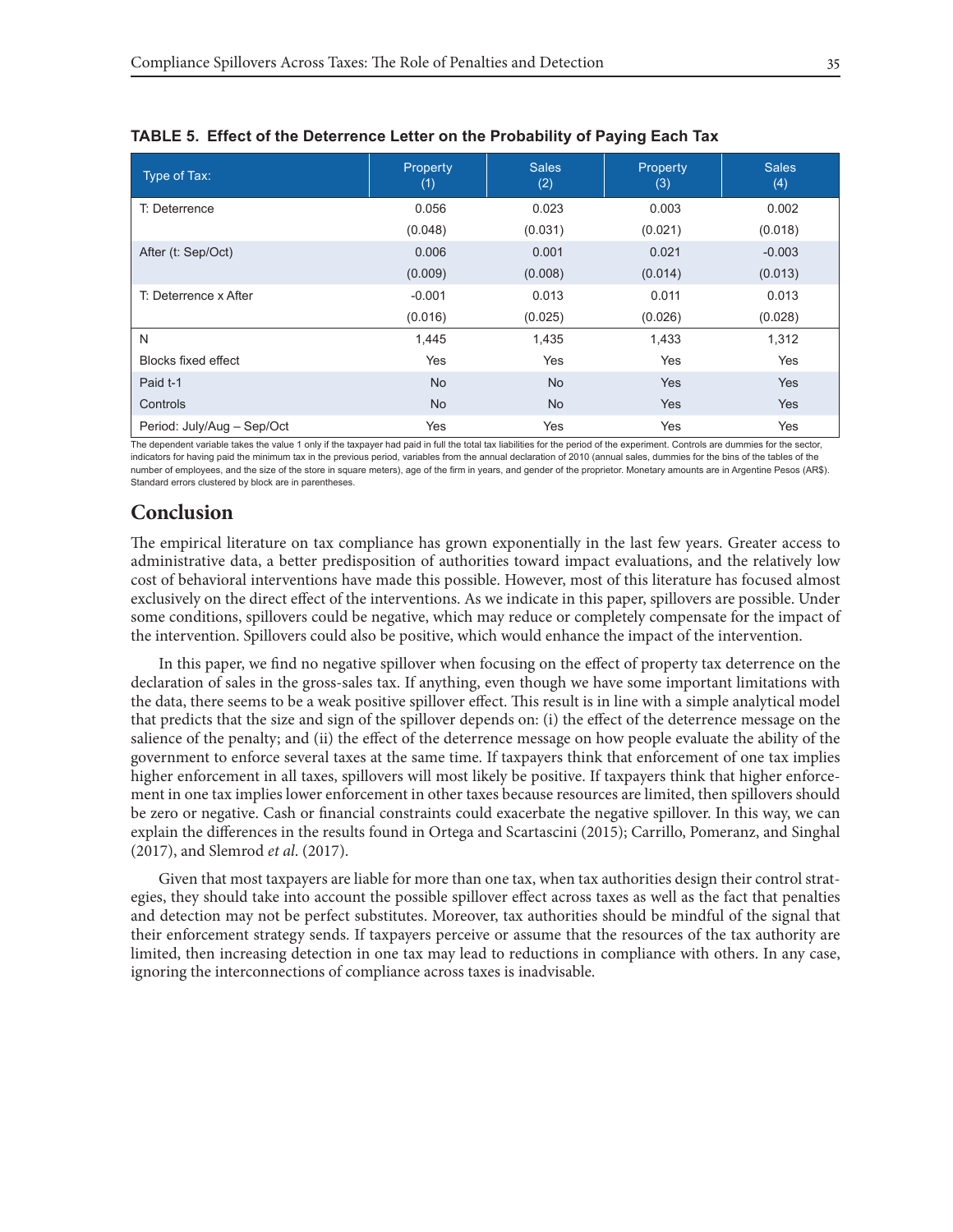This study is also a cautionary tale for optimal tax policy design. Taxpayers who are liable for several taxes might be different from taxpayers who are not, regarding risk perception and budget constraints. To get a full picture of the effects of any intervention, it is also important to analyze the taxes that are not the main target of the intervention. Researchers should make sure when designing the intervention that if spillovers are possible, they don't have a negative effect.

Finally, it is important to note that this paper raises several important points regarding the analytical determinants of spillovers and the impact they can have in actual interventions. Still, this is not the last word but only a building stone upon which future studies should build. More sophisticated models are encouraged that take into account other taxes and strategies as well as empirical papers that have fewer data constraints than this one.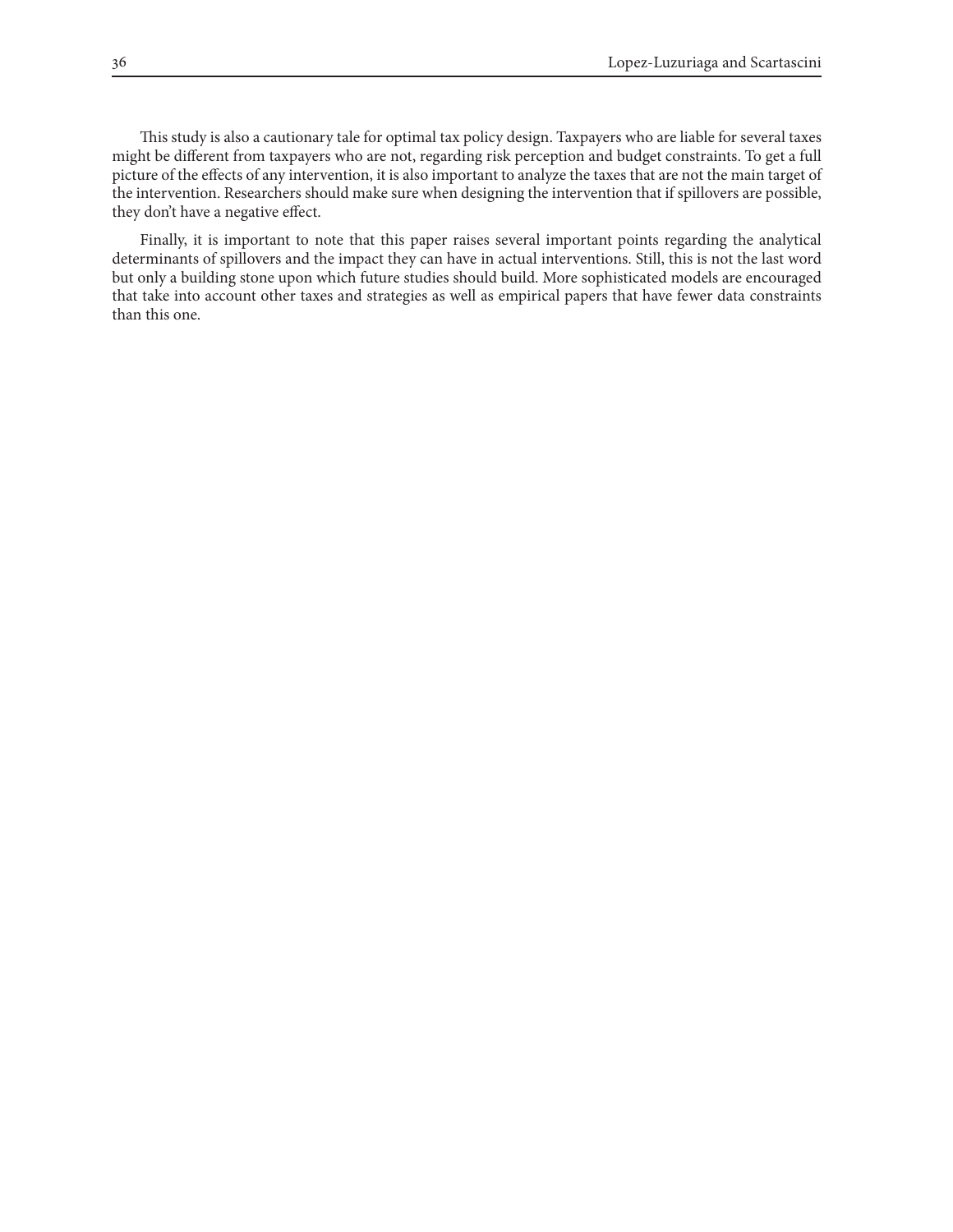# **References**

- Abeler, J., and S. Jager. "Complex tax incentives." In: *American Economic Journal: Economic Policy* 7.3 (2015), pp. 1–28.
- Advani, Arun, William Elming, and Jonathan Shaw. *The dynamic effects of tax audits* (Oct. 26, 2017). url: https://www.ifs.org.uk/publications/9996 (visited on 07/23/2018).
- Allingham, Michael G., and Agnar Sandmo. "Income Tax Evasion: A Theoretical Analysis." Journal of Public Economics, 1 (3/4):323-338 (1972).
- Almunia, Miguel, and David Lopez-Rodriguez. "Under the Radar: The Effects of Monitoring Firms on Tax Compliance." In: *American Economic Journal: Economic Policy* 10.1 (Feb. 2018), pp. 1–38. issn: 19457731.
- Angrist, Joshua D., and Jorn-Steffen Pischke. *Mostly Harmless Econometrics: An Empiricist's Companion.*  Princeton University Press (Dec. 2008). isbn: 0691120358.
- Bergolo, Marcelo, et al. "Misperceptions about Tax Audits." In: *AEA Papers and Proceedings* 108 (2018), pp. 83–87. issn: 2574-0768.
- Bernheim, B. Douglas, and Antonio Rangel. "Behavioral Public Economics: Welfare and Policy Analysis with Non-standard Decision Makers." In: *Diamond, P., Vartiainen, H. (Eds.), Economic Institutions and Behavioral Economics. Princeton.* Princeton University Press (2007), pp. 7–77.
- Bernheim, B. Douglas, and Antonio Rangel. "Beyond Revealed Preference: Choice-Theoretic Foundations for Behavioral Welfare Economics." In: *The Quarterly Journal of Economics* 124.1 (Feb. 2009), pp. 51–104. issn: 0033-5533.
- Bertrand, Marianne, Esther Duflo, and Sendhil Mullainathan. "How Much Should We Trust Differences-in-Differences Estimates?" In: *The Quarterly Journal of Economics* 119.1 (2004), pp. 249–275. issn: 0033-5533.
- Boning, William C., et al. *Heard it Through the Grapevine: Direct and Network Effects of a Tax Enforcement Field Experiment.* 24305. National Bureau of Economic Research, Inc. (Feb. 2018).
- Brockmeyer, Anne, Stewart Kettle, and Spencer Douglas Smith. C*asting the Tax Net Wider: Experimental Evidence from Costa Rica.* SSRN Scholarly Paper ID 2849142. Rochester, NY: Social Science Research Network (Oct. 2016).
- Carrillo, Paul, Edgar Castro, and Carlos Scartascini. Do Rewards Work?: *Evidence from the Randomization of Public Works. English.* Working Papers. DOI: 10.18235/0000673. Inter-American Development Bank (Apr. 2017).
- Carrillo, Paul, Dina Pomeranz, and Monica Singhal. "Dodging the Taxman: Firm Misreporting and Limits to Tax Enforcement." In: *American Economic Journal: Applied Economics* 9.2 (Apr. 2017), pp. 144–164. issn: 1945-7782.
- Castro, Lucio, and Carlos Scartascini. "Tax compliance and enforcement in the pampas evidence from a field experiment." In: *Journal of Economic Behavior & Organization* 116 (Aug. 2015), pp. 65–82. issn: 0167-2681.
- Chetty, Raj, Adam Looney, and Kory Kroft. "Salience and Taxation: Theory and Evidence." In: *American Economic Review* 99.4 (Sept. 2009), pp. 1145–1177. issn: 0002-8282.
- Chirico, Michael, et al. "An Experimental Evaluation of Notification Strategies to Increase Property Tax Compliance: Free-Riding in the City of Brotherly Love." In: T*ax Policy and the Economy, Volume 30.*  University of Chicago Press (2015).
- Chirico, Michael, *et al.* "Procrastination and Property Tax Compliance: Evidence from a Field Experiment." National Bureau of Economic Research (2017).
- Congdon, William J., Jeffrey R. Kling, and Sendhil Mullainathan. *Policy and Choice: Public Finance through the Lens of Behavioral Economics.* English. Washington, D.C: Brookings Institution Press (Dec. 2011). isbn: 978-0-8157-2258-8.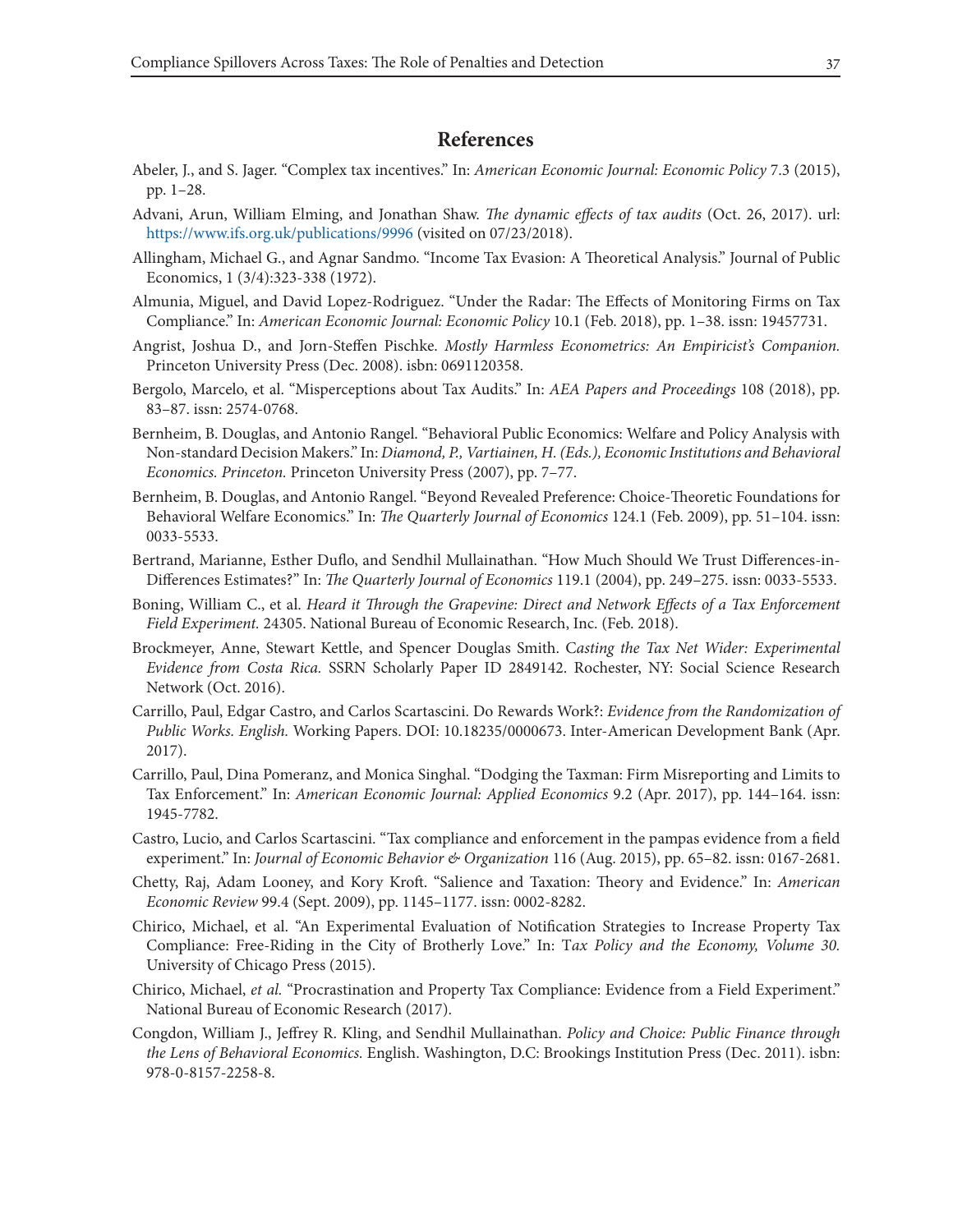- DeBacker, J., et al. "Legal enforcement and corporate behavior: An analysis of tax aggressiveness after an audit." In: *Journal of Law and Economics* 58.2 (2015), pp. 291–324.
- Dell'Anno, Roberto. "Tax evasion, tax morale and policy maker's effectiveness." In: *The Journal of Socio-Economics* 38.6 (Dec. 2009), pp. 988–997. issn: 1053-5357.
- Doerrenberg, Philipp, and Jan Schmitz. "Tax compliance and information provision. A field experiment with small firms." In: *Journal of Behavioral Economics for Policy* 1.1 (2017), pp. 47–54.
- Drago, Francesco, Friederike Mengel, and Christian Traxler. "Compliance Behavior in Networks: Evidence from a Field Experiment." In: *Working Paper* (October 2015).
- Dwenger, Nadja, et al. "Extrinsic and Intrinsic Motivations for Tax Compliance: Evidence from a Field Experiment in Germany." In: *American Economic Journal: Economic Policy* 8.3 (2016), pp. 203–232.
- Engström, Per, et al. "Tax Compliance and Loss Aversion." In: *American Economic Journal: Economic Policy* 7.4 (Nov. 2015), pp. 132–164. issn: 19457731.
- Fellner, Gerlinde, Rupert Sausgruber, and Christian Traxler. "Testing Enforcement Strategies in the Field: Threat, Moral Appeal and Social Information." In: *Journal of the European Economic Association* 11.3 (June 2013), pp. 634–660. issn: 15424766.
- Hallsworth, Michael. "The use of field experiments to increase tax compliance." In: *Oxford Review of Economic Policy* 30.4 (2014), pp. 658–679. issn: 14602121.
- Hashimzade, Nigar, Gareth D. Myles, and Binh Tran-Nam. "Applications of Behavioural Economics to Tax Evasion." In: *Journal of Economic Surveys* 27.5 (Dec. 2013), pp. 941–977. issn: 1467-6419.
- Imbens, Guido M., and Jeffrey M. Wooldridge. Recent Developments in the Econometrics of Program Evaluation. Working Paper 14251. National Bureau of Economic Research (Aug. 2008).
- Kleven, Henrik Jacobsen, et al. "Unwilling or Unable to Cheat? Evidence from a Tax Audit Experiment in Denmark." In: *Econometrica* 79.3 (May 2011), pp. 651–692. issn: 00129682.
- LaLumia, Sara, and James M. Sallee. "The Value of Honesty: Empirical Estimates from the Case of the Missing Children." In: *International Tax and Public Finance* 20.2 (Apr. 2013), pp. 192–224. issn: 09275940.
- Luttmer, Erzo F. P., and Monica Singhal. "Tax Morale." In: *Journal of Economic Perspectives* 28.4 (2014), pp. 149–68.
- Maciejovsky, B., E. Kirchler, and H. Schwarzenberger. "Misperception of chance and loss repair: On the dynamics of tax compliance." In: *Journal of Economic Psychology* 28.6 (2007), pp. 678–691.
- Mascagni, Giulia. "From the Lab to the Field: A Review of Tax Experiments." In: *Journal of Economic Surveys*  (2017), issn: 1467-6419.
- Meiselman, Ben S. "Ghostbusting in Detroit: Evidence on nonfilers from a controlled field experiment." In: *Journal of Public Economics* 158 (Feb. 1, 2018), pp. 180–193. issn: 00472727.
- Mittone, L. "Dynamic behaviour in tax evasion: An experimental approach." In: *Journal of Socio-Economics*  35.5 (2006), pp. 813–835.
- Naritomi, Johana. *Consumers as Tax Auditors.* Working Paper (2016).
- Ortega, Daniel, and Carlos Scartascini. "Don't Blame the Messenger: A Field Experiment on Delivery Methods for Increasing Tax Compliance." Washington DC (2015).
- Pomeranz, Dina. "No Taxation without Information: Deterrence and Self-Enforcement in the Value Added Tax." In: *American Economic Review* 105.8 (Aug. 2015), pp. 2539–2569. issn: 0002-8282.
- Rees-Jones, Alex. "Quantifying Loss-Averse Tax Manipulation." In: *The Review of Economic Studies* 85.2 (Apr. 1, 2018), pp. 1251–1278. issn: 0034-6527.
- Rincke, Johannes, and Christian Traxler. "Enforcement Spillovers." In: *The Review of Economics and Statistics* 93.4 (2011), pp. 1224–1234.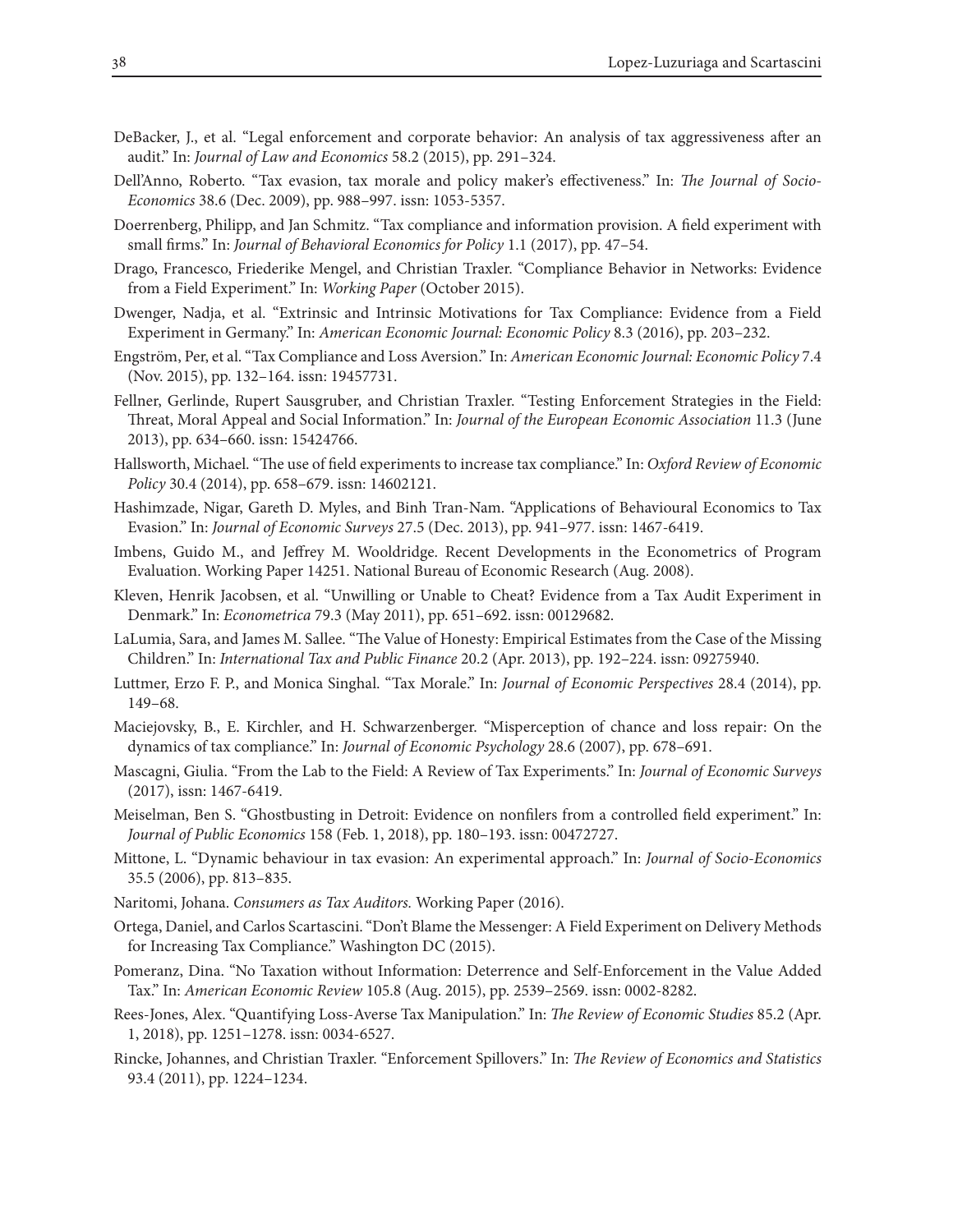- Slemrod, Joel, Marsha Blumenthal, and Charles Christian. "Taxpayer Response to an Increased Probability of Audit: Evidence from a Controlled Experiment in Minnesota." In: *Journal of Public Economics* 79.3 (Mar. 2001), pp. 455–483. issn: 00472727.
- Slemrod, Joel, et al. "Does credit-card information reporting improve small-business tax compliance?" In: *Journal of Public Economics* 149. Supplement C (May 2017), pp. 1–19. issn: 0047-2727.
- Slemrod, Joel B. *Tax Compliance and Enforcement: New Research and Its Policy Implications.* en. SSRN Scholarly Paper ID 2726077. Rochester, NY: Social Science Research Network, Jan. 2016.
- Traxler, Christian. "Social norms and conditional cooperative taxpayers." In: *European Journal of Political Economy* 26.1 (Mar. 2010), pp. 89–103. issn: 0176-2680.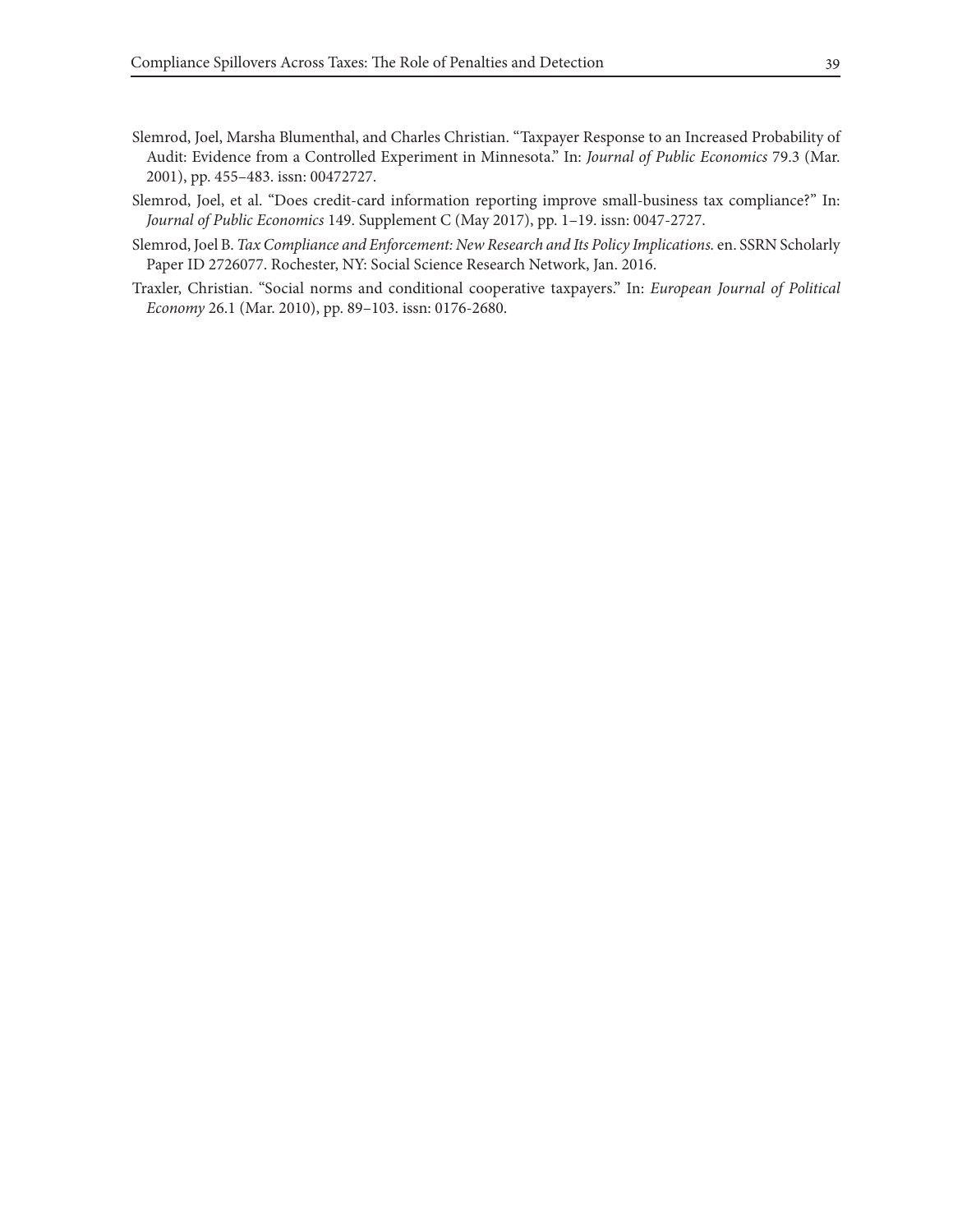# **Appendix A**

#### **Power Calculations**

$$
\hat{\beta}_{MDE} = \left(t_{\frac{\alpha}{2}} + t_{1-\kappa}\right) \sqrt{\left(\frac{1}{p_T(1-p_T)}\right) \sigma^2(y)/N}
$$
\n
$$
a = \sqrt{1 + \left(\frac{N}{N_c} - 1\right) \rho}
$$
\n(3)

## **Difference-in-difference estimator**

$$
y_{it} = \alpha_0 + \alpha_1 T_d + \gamma t_{sep\setminus Oct} + \delta D_{it} + \theta y_{it-1} + X_{it}'\beta + \varepsilon_{it}
$$

$$
\hat{\beta} = \frac{var(y_{it-1})cov(y_{it}, D_{it}) - cov(y_{it-1}, D_{it})cov(y_{it}, y_{it-1})}{var(D_{it})var(y_{it-1}) - cov(y_{it-1}, D_{it})^2}
$$

Notice that cov(y(it-1),Dit )=0 because the treatment was random. So, β becomes

$$
\hat{\beta} = \frac{var(y_{it-1})cov(y_{it}, D_{it}) - cov(y_{it-1}, D_{it})cov(y_{it}, y_{it-1})}{var(D_{it})var(y_{it-1}) - cov(y_{it-1}, D_{it})^2}
$$

$$
\hat{\beta} = \frac{var(y_{it-1})cov(y_{it}, D_{it})}{var(D_{it})var(y_{it-1})}
$$

$$
\hat{\beta} = \frac{cov(y_{it}, D_{it})}{var(D_{it})}
$$

 $plim \hat{\beta} = \beta.$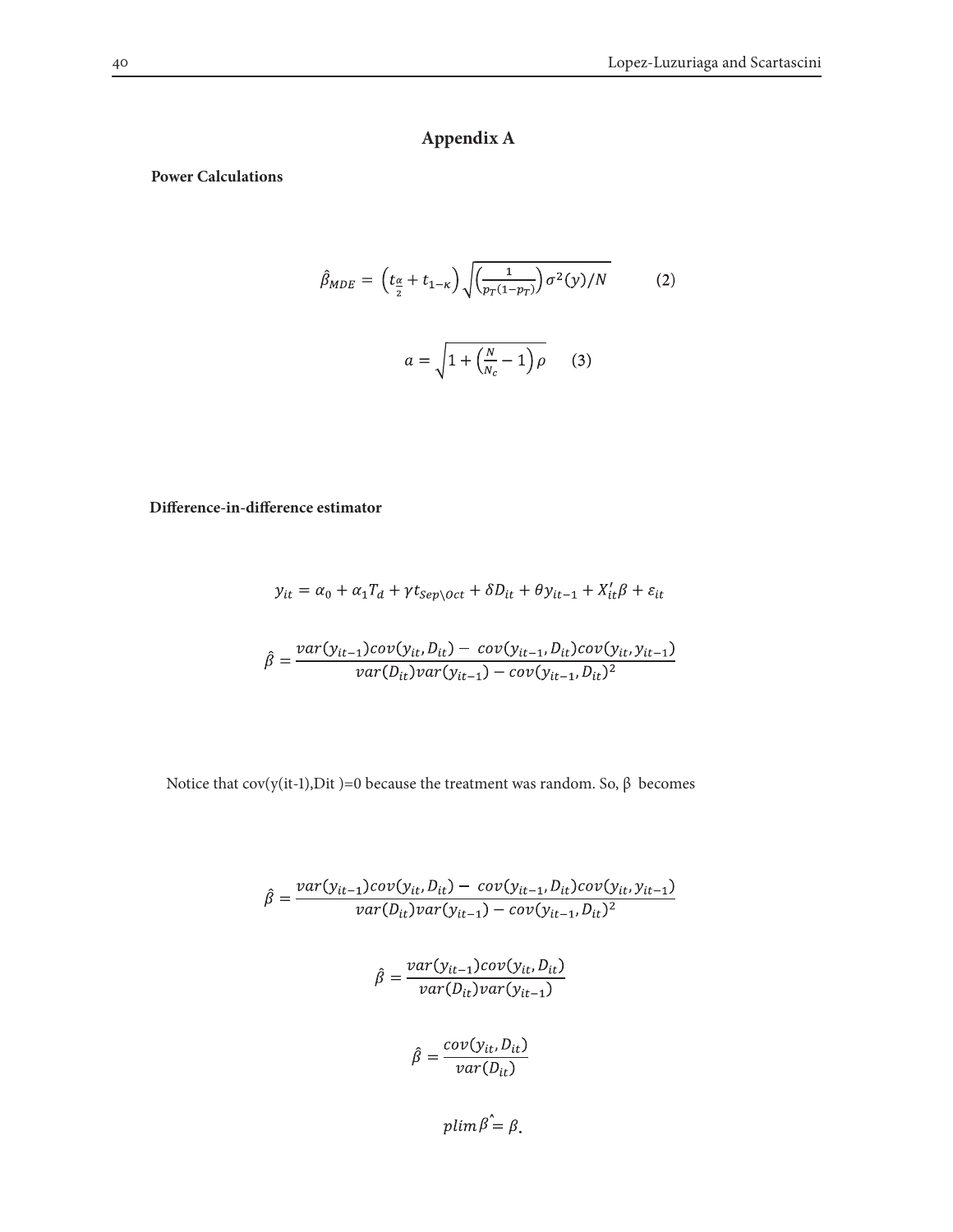|                 |                   |                        | <b>Volume of Sales</b>          |                         |                         |                          |             |
|-----------------|-------------------|------------------------|---------------------------------|-------------------------|-------------------------|--------------------------|-------------|
| Range:          | \$0 to<br>\$6,000 | \$6,001 to<br>\$10,000 | \$10,001 to<br>\$18,000         | \$18,001 to<br>\$30,000 | \$30,001 to<br>\$80,000 | \$80,001 to<br>\$150,000 | $$150,001+$ |
| <b>Industry</b> |                   |                        |                                 |                         |                         |                          |             |
| Food            | 0.14%             | 0.19%                  | 0.29%                           | 0.46%                   | 0.80%                   | 1.56%                    | 3.42%       |
| Goods           | 0.11%             | 0.16%                  | 0.24%                           | 0.38%                   | 0.67%                   | 1.31%                    | 2.88%       |
| Other           | 0.13%             | 0.18%                  | 0.26%                           | 0.42%                   | 0.74%                   | 1.44%                    | 3.16%       |
| Whole commerce  |                   |                        |                                 |                         |                         |                          |             |
| Food            | 0.13%             | 0.18%                  | 0.26%                           | 0.42%                   | 0.74%                   | 1.44%                    | 3.16%       |
| Goods           | 0.11%             | 0.15%                  | 0.22%                           | 0.35%                   | 0.62%                   | 1.21%                    | 2.66%       |
| Other           | 0.12%             | 0.16%                  | 0.24%                           | 0.39%                   | 0.68%                   | 1.32%                    | 2.90%       |
| Retail          |                   |                        |                                 |                         |                         |                          |             |
| Food            | 0.11%             | 0.15%                  | 0.23%                           | 0.37%                   | 0.64%                   | 1.26%                    | 2.76%       |
| Goods           | 0.09%             | 0.13%                  | 0.19%                           | 0.31%                   | 0.54%                   | 1.05%                    | 2.30%       |
| Other           | 0.10%             | 0.14%                  | 0.21%                           | 0.34%                   | 0.59%                   | 1.15%                    | 2.52%       |
| <b>Services</b> |                   |                        |                                 |                         |                         |                          |             |
| Personal        | 0.10%             | 0.14%                  | 0.21%                           | 0.34%                   | 0.59%                   | 1.15%                    | 2.52%       |
| Others          | 0.09%             | 0.13%                  | 0.19%                           | 0.31%                   | 0.54%                   | 1.05%                    | 2.30%       |
|                 |                   |                        | <b>Number of employees</b>      |                         |                         |                          |             |
| Range:          | 1                 | $2$ to $3$             | 4 to 7                          | 8 to 15                 | 16 to 30                | 31 to 100                | $101+$      |
| <b>Industry</b> |                   |                        |                                 |                         |                         |                          |             |
| Food            | 5.92%             | 7.11%                  | 9.60%                           | 14.40%                  | 23.03%                  | 39.16%                   | 72.44%      |
| Goods           | 5.13%             | 6.16%                  | 8.31%                           | 12.46%                  | 19.94%                  | 33.90%                   | 62.72%      |
| Other           | 5.39%             | 6.46%                  | 8.73%                           | 13.09%                  | 20.94%                  | 35.60%                   | 65.86%      |
| Whole commerce  |                   |                        |                                 |                         |                         |                          |             |
| Food            | 4.94%             | 5.92%                  | 8.00%                           | 12.00%                  | 19.19%                  | 32.63%                   | 60.37%      |
| Goods           | 4.27%             | 5.13%                  | 6.92%                           | 10.39%                  | 16.62%                  | 28.25%                   | 52.26%      |
| Other           | 4.49%             | 5.39%                  | 7.27%                           | 10.91%                  | 17.45%                  | 29.67%                   | 54.88%      |
| Retail          |                   |                        |                                 |                         |                         |                          |             |
| Food            | 4.11%             | 4.94%                  | 6.67%                           | 10.00%                  | 16.00%                  | 27.20%                   | 50.31%      |
| Goods           | 3.56%             | 4.27%                  | 5.77%                           | 8.66%                   | 13.85%                  | 23.54%                   | 43.55%      |
| Other           | 3.74%             | 4.49%                  | 6.06%                           | 9.09%                   | 14.54%                  | 24.72%                   | 45.73%      |
| <b>Services</b> |                   |                        |                                 |                         |                         |                          |             |
| Personal        | 3.74%             | 4.49%                  | 6.06%                           | 9.09%                   | 14.54%                  | 24.72%                   | 45.73%      |
| <b>Others</b>   | 3.40%             | 4.08%                  | 5.51%                           | 8.26%                   | 13.22%                  | 22.47%                   | 41.57%      |
|                 |                   |                        | <b>Surface in Square Meters</b> |                         |                         |                          |             |
| Range:          | 0 to 40           | 41 to 60               | 61 to 90                        | 91 to 120               | 121 to 500              | 501 to<br>1,500          | $1,501+$    |
| Industry        |                   |                        |                                 |                         |                         |                          |             |
| Food            | 5.03%             | 6.04%                  | 8.15%                           | 12.23%                  | 19.66%                  | 33.43%                   | 61.84%      |
| Goods           | 4.38%             | 5.25%                  | 7.09%                           | 10.63%                  | 17.01%                  | 28.92%                   | 53.50%      |
| Other           | 4.59%             | 5.51%                  | 7.44%                           | 11.16%                  | 17.86%                  | 30.37%                   | 56.18%      |

# **TABLE A1. Brackets for the Components of the Gross-Sales Tax**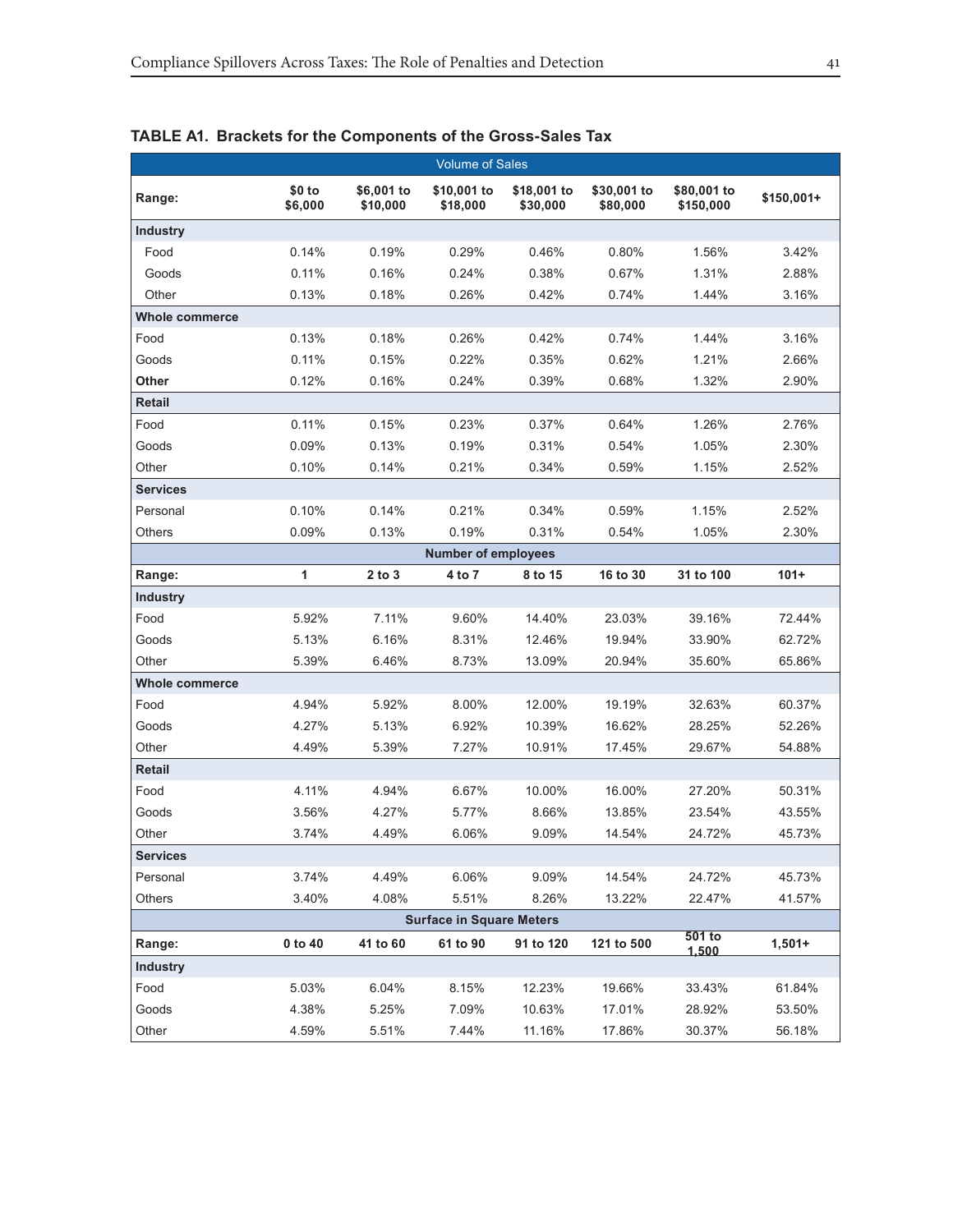| <b>Volume of Sales</b> |                   |                        |                         |                         |                         |                          |             |  |
|------------------------|-------------------|------------------------|-------------------------|-------------------------|-------------------------|--------------------------|-------------|--|
| Range:                 | \$0 to<br>\$6,000 | \$6,001 to<br>\$10,000 | \$10,001 to<br>\$18,000 | \$18,001 to<br>\$30,000 | \$30,001 to<br>\$80,000 | \$80,001 to<br>\$150,000 | $$150,001+$ |  |
| <b>Whole commerce</b>  |                   |                        |                         |                         |                         |                          |             |  |
| Food                   | 4.19%             | 5.03%                  | 6.79%                   | 10.19%                  | 16.30%                  | 27.72%                   | 51.28%      |  |
| Goods                  | 3.65%             | 4.38%                  | 5.91%                   | 8.86%                   | 14.17%                  | 24.10%                   | 44.58%      |  |
| Other                  | 3.83%             | 4.59%                  | 6.20%                   | 9.30%                   | 14.89%                  | 25.31%                   | 46.81%      |  |
| <b>Retail</b>          |                   |                        |                         |                         |                         |                          |             |  |
| Food                   | 3.49%             | 4.19%                  | 5.66%                   | 8.49%                   | 13.59%                  | 23.10%                   | 42.73%      |  |
| Goods                  | 3.04%             | 3.65%                  | 4.92%                   | 7.38%                   | 11.81%                  | 20.08%                   | 37.15%      |  |
| Other                  | 3.19%             | 3.83%                  | 5.17%                   | 7.75%                   | 12.40%                  | 21.09%                   | 39.01%      |  |
| <b>Services</b>        |                   |                        |                         |                         |                         |                          |             |  |
| Personal               | 3.19%             | 3.83%                  | 5.17%                   | 7.75%                   | 12.40%                  | 21.09%                   | 39.01%      |  |
| <b>Others</b>          | 2.90%             | 3.48%                  | 4.70%                   | 7.05%                   | 11.28%                  | 19.17%                   | 65.46%      |  |

#### **TABLE A1. Brackets for the Components of the Gross-Sales Tax—Continued**

## **TABLE A2. Power Calculation**

|                                      | In tax                       | $\Delta$ In tax                     | \$ tax                       | $\triangle$ \$ tax                  |
|--------------------------------------|------------------------------|-------------------------------------|------------------------------|-------------------------------------|
|                                      | $y = \alpha + \beta T + \mu$ | $\Delta y = \alpha + \beta T + \mu$ | $y = \alpha + \beta T + \mu$ | $\Delta y = \alpha + \beta T + \mu$ |
| $\sigma^2(y)$                        | 0.449                        | 0.003                               | 2284.31                      | 93.38                               |
| $\rho$                               | 0.006                        | 0.008                               | 0.001                        | 0.008                               |
| $\hat{\beta}_{\text{\tiny MDE}}$     | 0.191                        | 0.015                               | 13.607                       | 2.751                               |
| $\alpha$                             | 1.078                        | 1.106                               | 1.007                        | 1.11                                |
| $\hat{\beta}_{\text{\tiny MDE X a}}$ | 0.206                        | 0.017                               | 13.707                       | 3.054                               |
| $t_{\frac{\alpha}{2}}$               | 1.96                         |                                     | $\rho_{\tau}$                | 0.16                                |
| $t_{1-}$                             | 0.84                         |                                     | $\rho_c$                     | 0.84                                |
| N                                    | 723                          |                                     | $N_{cluster}$                | 25                                  |

#### **TABLE A3. Effect of the Deterrence Letter on the Probability of Paying Each Tax According to the Estimation by Castro and Scartascini (2015)**

|                     | <b>Property</b> | <b>Sales</b> | Property | <b>Sales</b> |
|---------------------|-----------------|--------------|----------|--------------|
| Tax type:           | (1)             | (2)          | (3)      | (4)          |
| T: Deterrence       | 0.060           | 0.035        | 0.019    | 0.021        |
|                     | (0.048)         | (0.035)      | (0.016)  | (0.022)      |
| N                   | 722             | 718          | 718      | 658          |
| Blocks fixed effect | Yes             | Yes          | Yes      | Yes          |
| Lagged output       | <b>No</b>       | <b>No</b>    | Yes      | Yes          |
| Controls            | <b>No</b>       | <b>No</b>    | Yes      | <b>Yes</b>   |
| Period              | Sep/Oct         | Sep/Oct      | Sep/Oct  | Sep/Oct      |

The dependent variable takes the value 1 only if the taxpayer had paid in full the total tax liabilities for the period of the experiment. The tax is identified in the header. Controls are dummies for the sector, indicators for having paid the minimum tax in the previous period, variables from the annual declaration of 2010 (annual sales, dummies for the bins of the tables of the number of employees, and the size of the store in square meters), age of the firm in years and gender of the proprietor. Monetary amounts are in Argentine Pesos (AR\$). Standard errors clustered by block are in parentheses.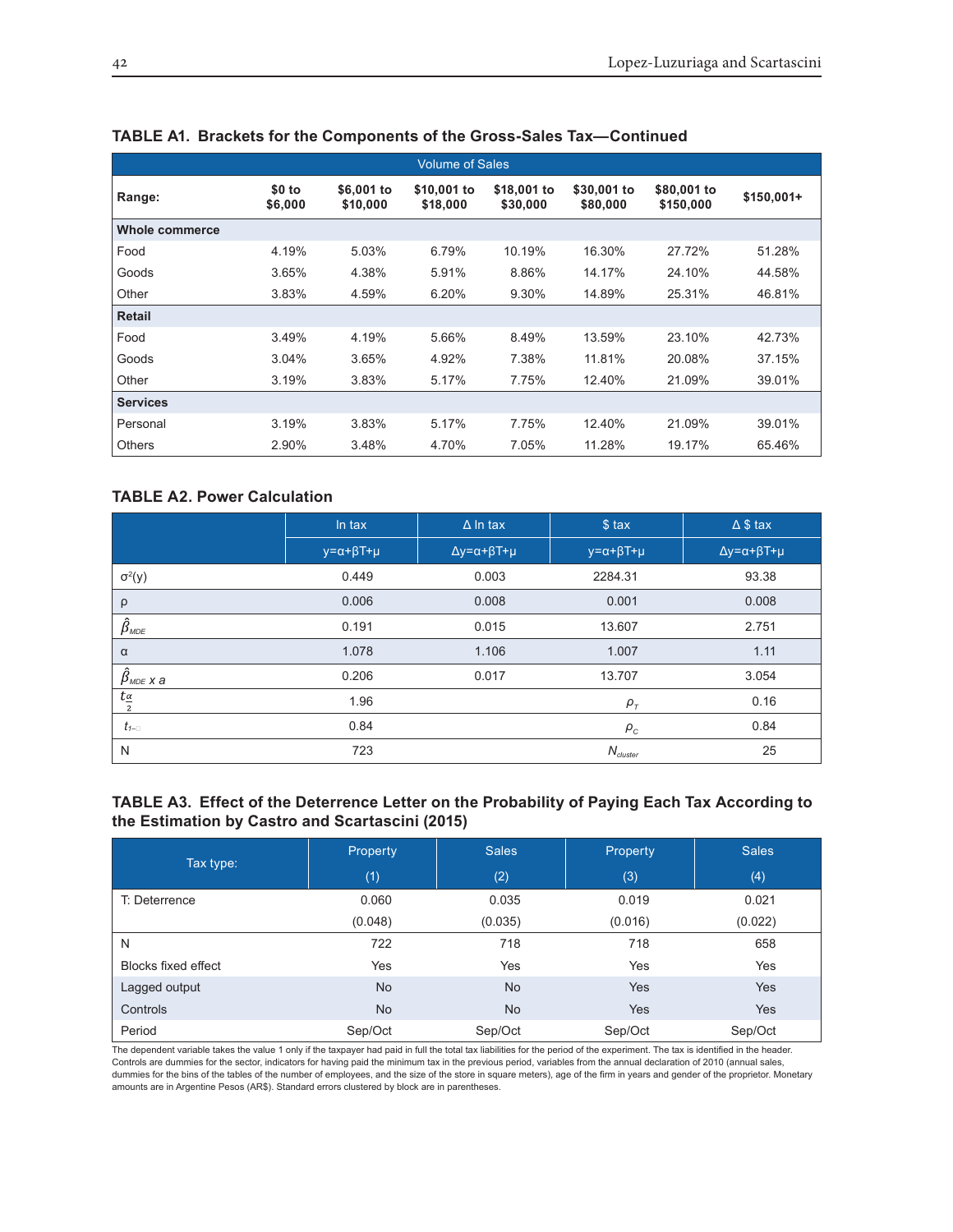| <b>Model</b>               | (1)         | (2)         | (3)         | (4)         | (5)         | (6)         |
|----------------------------|-------------|-------------|-------------|-------------|-------------|-------------|
| T: Deterrence              | $-0.010$    | $-0.001$    | 0.000       | $-0.000$    | $-0.000$    | 0.001       |
|                            | (0.015)     | (0.002)     | (0.003)     | (0.002)     | (0.003)     | (0.006)     |
| After placebo (t: Jul/     | $-0.042***$ | $-0.028***$ | $-0.028***$ | $-0.029***$ | $-0.029***$ | $-0.028***$ |
| Aug)                       | (0.006)     | (0.002)     | (0.002)     | (0.001)     | (0.001)     | (0.001)     |
| T: Deterrence x after      | $-0.006$    | $-0.014$    | $-0.014$    | $-0.014$    | $-0.014$    | $-0.014$    |
| placebo                    | (0.018)     | (0.011)     | (0.011)     | (0.012)     | (0.011)     | (0.011)     |
| Ln tax SEH t-1             | $1.007***$  | $0.915***$  | $0.905***$  | $0.949***$  | $0.921***$  | $0.910***$  |
|                            | (0.009)     | (0.029)     | (0.035)     | (0.026)     | (0.033)     | (0.039)     |
| 1 if paying the min tax    |             |             |             | 0.002       | $0.012*$    | $0.013*$    |
| $t-1$                      |             |             |             | (0.006)     | (0.005)     | (0.005)     |
| Annual sales 2010          |             |             |             | 0.001       | 0.001       | 0.001       |
| 100,000 AR\$               |             |             |             | (0.001)     | (0.001)     | (0.001)     |
| 1 if owner is male         |             |             |             | 0.004       | 0.003       | 0.003       |
|                            |             |             |             | (0.004)     | (0.004)     | (0.004)     |
| Age of firm years Jan      |             | 12          |             | $-0.000$    | $-0.000$    | $-0.000$    |
| 2012                       |             |             |             | (0.000)     | (0.000)     | (0.000)     |
| Constant                   | $0.008***$  | $0.395***$  | $0.438***$  | $0.266***$  | $0.355***$  | $0.400***$  |
|                            | (0.040)     | (0.122)     | (0.146)     | (0.122)     | (0.138)     | (0.163)     |
| N                          | 1,431       | 1,322       | 1,322       | 1,322       | 1,322       | 1,322       |
| <b>Blocks fixed effect</b> | Yes         | Yes         | Yes         | Yes         | Yes         | Yes         |
| Size dummies               | <b>No</b>   | Yes         | Yes         | No          | Yes         | Yes         |
| Sector dummies             | <b>No</b>   | No          | Yes         | No          | No          | Yes         |

## **TABLE A4. Effect of the Deterrence Letter on the Reported Tax—Placebo Test** *Dependent Variable: Ln of SEH Tax*

Monetary amounts are in Argentine Pesos (AR\$). Standard errors clustered by block are in parentheses. In specifications from three onwards, we include dummies for the economic sector, and from four to six we include dummies for the bins of the tables of the number of employees and the size of the store in square meters.

\* p < 0.10, \*\* p < 0.05, \*\*\* p < 0.01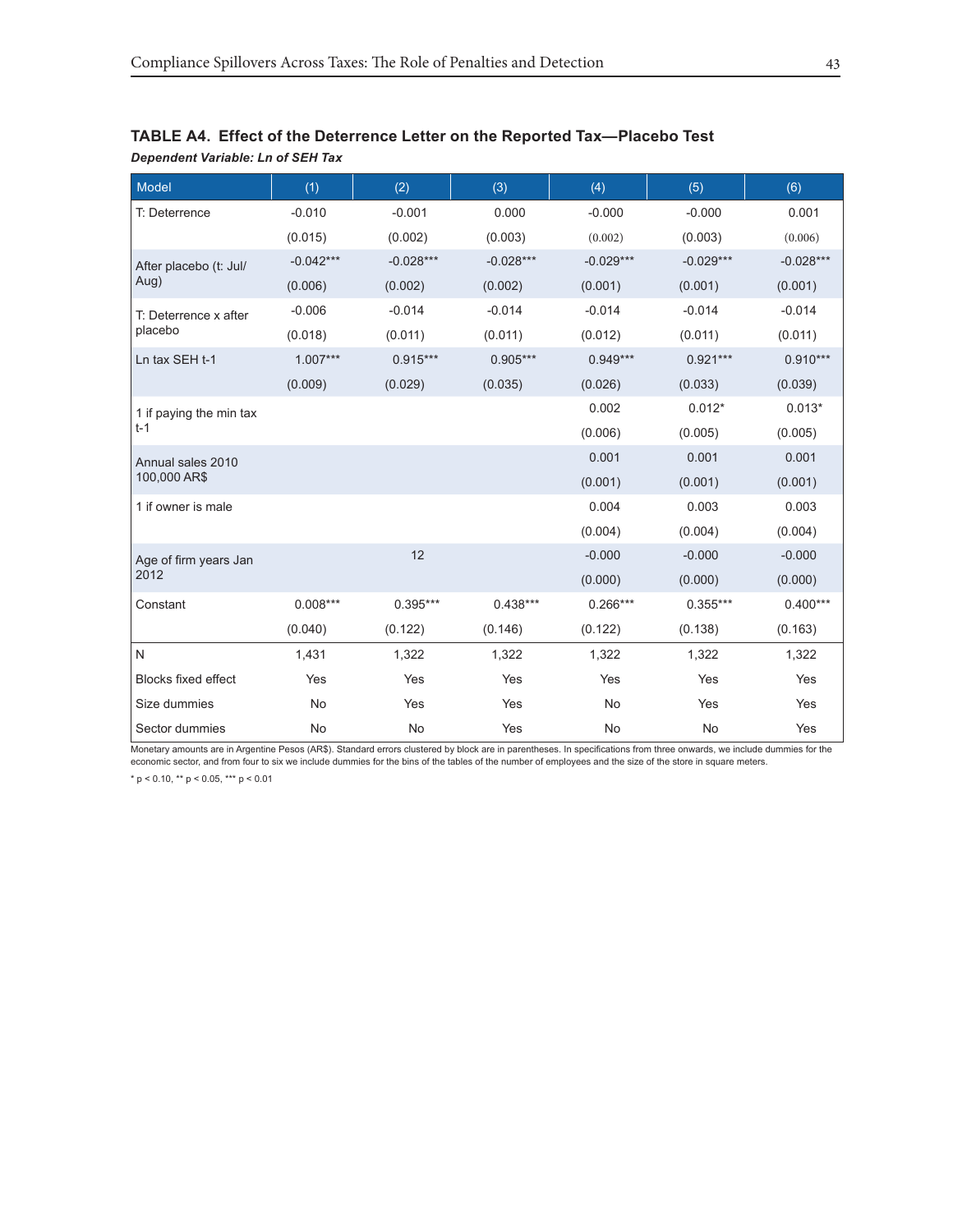| Item                        | (1)        | (2)        | (3)        | (4)        | (5)        | (6)        |
|-----------------------------|------------|------------|------------|------------|------------|------------|
| T: Deterrence               | 0.006      | 0.007      | 0.008      | 0.008      | 0.007      | 0.009      |
|                             | (0.006)    | (0.005)    | (0.005)    | (0.006)    | (0.005)    | (0.005)    |
| Ln tax SEH t-1              | $0.984***$ | $0.900***$ | $0.883***$ | $0.937***$ | $0.913***$ | $0.896***$ |
|                             | (0.003)    | (0.030)    | (0.038)    | (0.025)    | (0.032)    | (0.039)    |
|                             |            |            |            | 0.002      | $0.015**$  | $0.017**$  |
| 1 if paying the min tax t-1 |            |            |            | (0.006)    | (0.007)    | (0.007)    |
| Annual sales 2010           |            |            |            | 0.000      | 0.000      | 0.000      |
| 100,000 AR\$                |            |            |            | (0.001)    | (0.001)    | (0.001)    |
| 1 if owner is male          |            |            |            | 0.002      | 0.001      | 0.001      |
|                             |            |            |            | (0.004)    | (0.005)    | (0.005)    |
|                             |            |            |            | 0.000      | 0.000      | 0.000      |
| Age of firm years Jan 2012  |            |            |            | (0.000)    | (0.000)    | (0.000)    |
| Constant                    | $0.105***$ | $0.466***$ | $0.533***$ | $0.321**$  | $0.392***$ | $0.458***$ |
|                             | (0.013)    | (0.127)    | (0.154)    | (0.118)    | (0.137)    | (0.162)    |
| N                           | 718        | 665        | 665        | 665        | 665        | 665        |
| <b>Blocks fixed effect</b>  | Yes        | Yes        | Yes        | Yes        | Yes        | Yes        |
| Size dummies                | No         | Yes        | Yes        | <b>No</b>  | Yes        | Yes        |
| Sector dummies              | <b>No</b>  | <b>No</b>  | Yes        | <b>No</b>  | <b>No</b>  | Yes        |
| Period                      | Sep/Oct    | Sep/Oct    | Sep/Oct    | Sep/Oct    | Sep/Oct    | Sep/Oct    |

## **TABLE A5. Effect of the Deterrence Letter on the Reported Tax—OLS Estimation**

Monetary amounts are in Argentine Pesos (AR\$). Standard errors clustered by block are in parentheses. In specifications from three onwards, we include dummies for the economic sector, and from four to six we include dummies for the bins of the tables of the number of employees and the size of the store in square meters.

\* p < 0.10, \*\* p < 0.05, \*\*\* p < 0.01

*Dependent Variable: Ln of SEH Tax*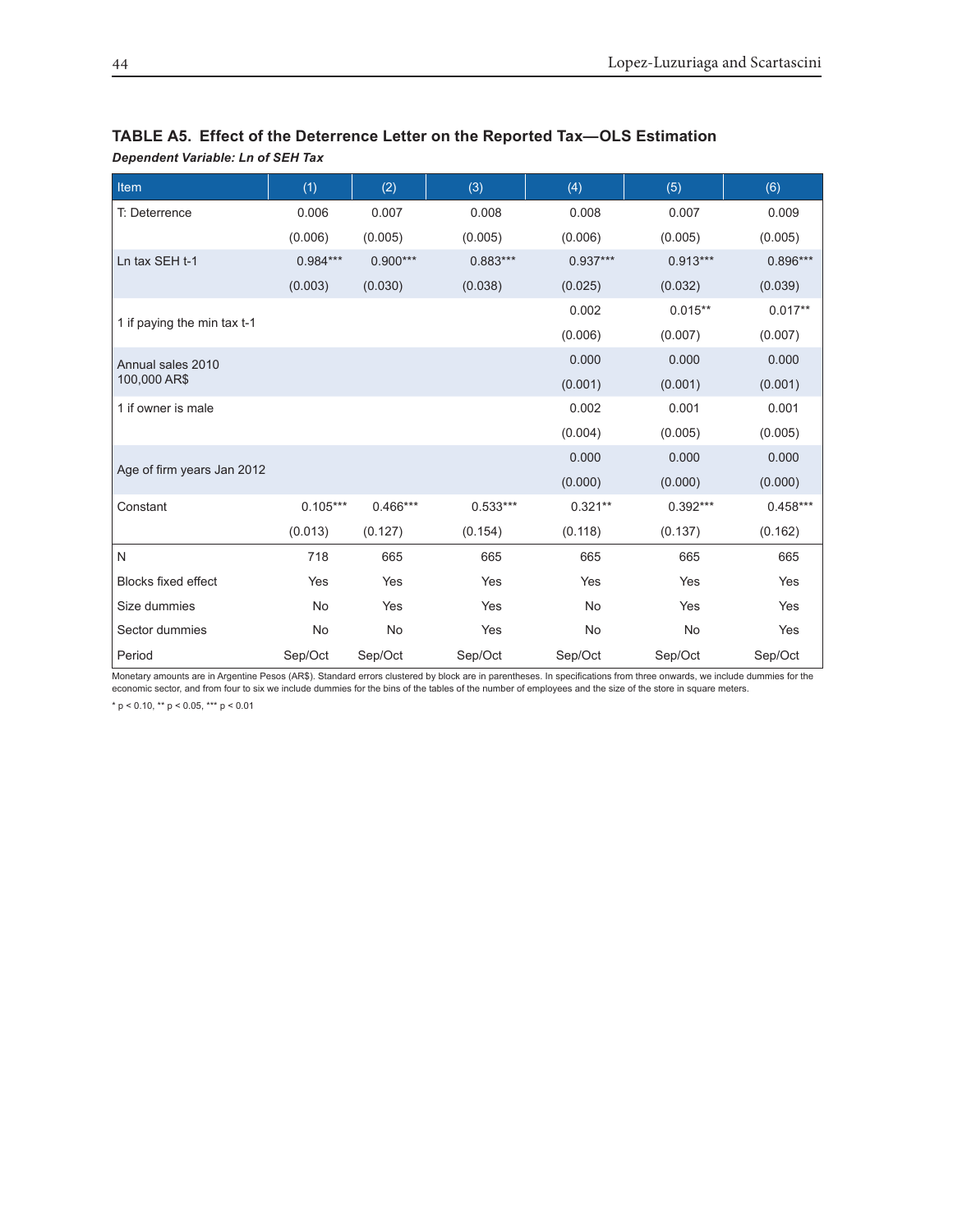## **TABLE A6. Effect of the Deterrence Letter on the Reported Tax—OLS Placebo Test**

Dependent Variable: Ln of SEH Tax

|                             | (1)        | (2)        | (3)        | (4)        | (5)        | (6)        |
|-----------------------------|------------|------------|------------|------------|------------|------------|
| T: Deterrence               | $-0.016$   | $-0.014$   | $-0.012$   | $-0.013$   | $-0.013$   | $-0.012$   |
|                             | (0.010)    | (0.009)    | (0.007)    | (0.009)    | (0.009)    | (0.007)    |
| Ln tax SEH t-1              | $0.996***$ | $0.895***$ | $0.880***$ | $0.926***$ | $0.890***$ | $0.875***$ |
|                             | (0.003)    | (0.058)    | (0.069)    | (0.045)    | (0.061)    | (0.072)    |
|                             |            |            |            | $-0.013$   | 0.001      | 0.003      |
| 1 if paying the min tax t-1 |            |            |            | (0.008)    | (0.006)    | (0.007)    |
| Annual sales 2010           |            |            |            | 0.002      | 0.002      | 0.002      |
| 100,000 AR\$                |            |            |            | (0.002)    | (0.002)    | (0.002)    |
| 1 if owner is male          |            |            |            | 0.007      | 0.006      | 0.006      |
|                             |            |            |            | (0.008)    | (0.007)    | (0.006)    |
| Age of firm years Jan       |            |            |            | $-0.000$   | $-0.000$   | $-0.000$   |
| 2012                        |            |            |            | (0.000)    | (0.000)    | (0.000)    |
| Constant                    | 0.021      | 0.447      | 0.509      | 0.354      | 0.465      | 0.528      |
|                             | (0.015)    | (0.241)    | (0.291)    | (0.213)    | (0.253)    | (0.300)    |
| N                           | 715        | 661        | 661        | 661        | 661        | 661        |
| <b>Blocks fixed effect</b>  | Yes        | Yes        | Yes        | Yes        | Yes        | Yes        |
| Size dummies                | <b>No</b>  | Yes        | Yes        | <b>No</b>  | Yes        | Yes        |
| Sector dummies              | <b>No</b>  | <b>No</b>  | Yes        | No         | No         | Yes        |
| Period                      | Jul/Aug    | Jul/Aug    | Jul/Aug    | Jul/Aug    | Jul/Aug    | Jul/Aug    |

Monetary amounts are in Argentine Pesos (AR\$). Standard errors clustered by block are in parentheses. In specifications from three onwards, we include dummies for the economic sector, and from four to six we include dummies for the bins of the tables of the number of employees and the size of the store in square meters.

\*\*\* p < 0.01